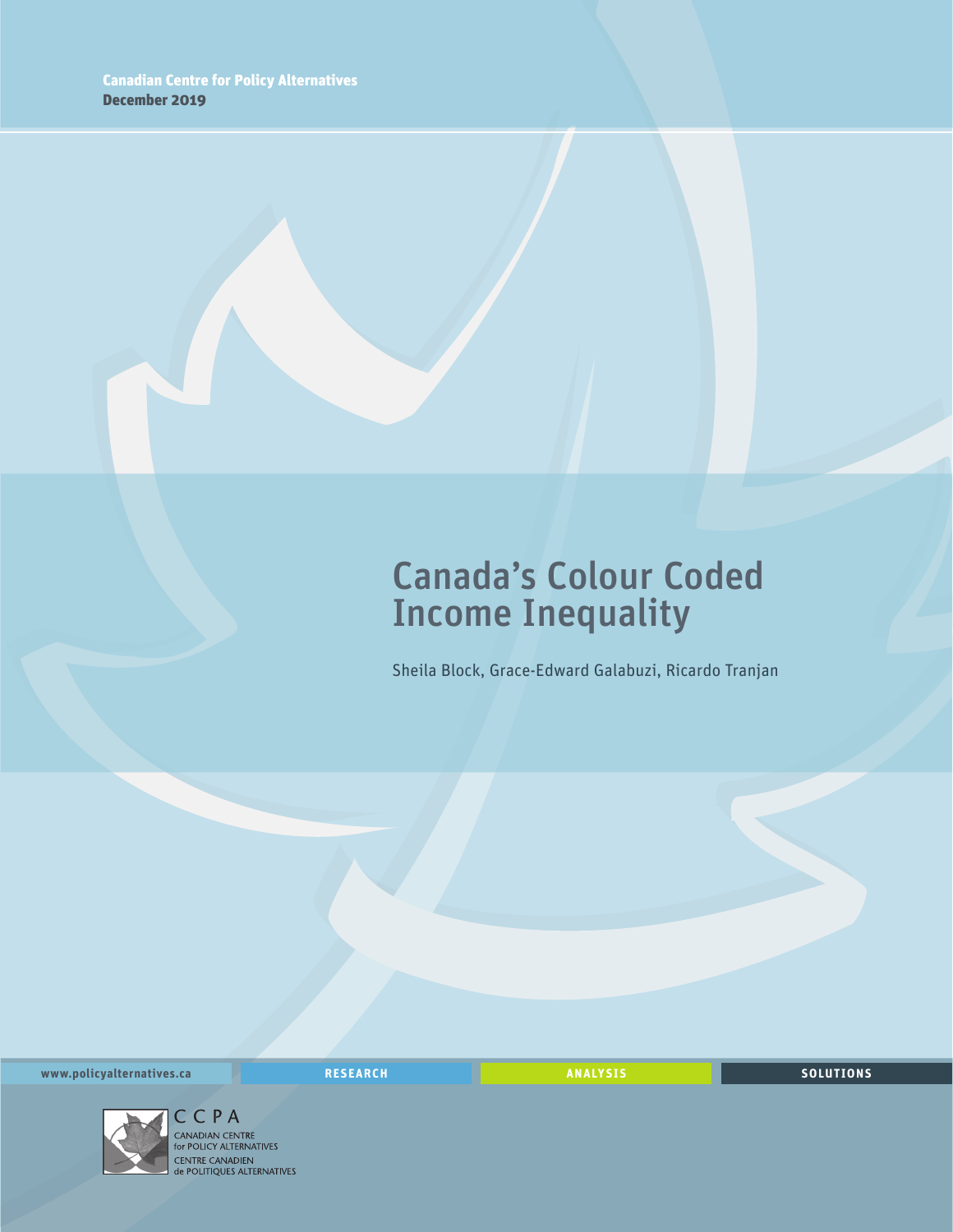

CCPA CANADIAN CENTRE<br>for POLICY ALTERNATIVES **CENTRE CANADIEN CENTRE CANADIEN** 

#### **ISBN 978-1-77125-478-6**

This report is available free of charge at www.policyalternatives.ca.

#### **Please make a donation...**

**Help us to continue to offer our publications free online.**

With your support we can continue to produce high quality research—and make sure it gets into the hands of citizens, journalists, policy makers and progressive organizations. Visit www.policyalternatives.ca or call 613-563-1341 for more information.

The CCPA is an independent policy research organization. This report has been subjected to peer review and meets the research standards of the Centre.

The opinions and recommendations in this report, and any errors, are those of the authors, and do not necessarily reflect the views of the funders of this report.



#### **About the authors**

Sheila Block is a senior economist with the CCPA's Ontario office. Grace-Edward Galabuzi is an associate professor in the Department of Politics and Public Administration at Ryerson University in Toronto. Ricardo Tranjan is a senior researcher with the CCPA's Ontario office.

#### **Acknowledgments**

The authors would like to thank Iglika Ivanova, David Macdonald and Anthony Morgan for their thoughtful comments on an earlier version of this paper.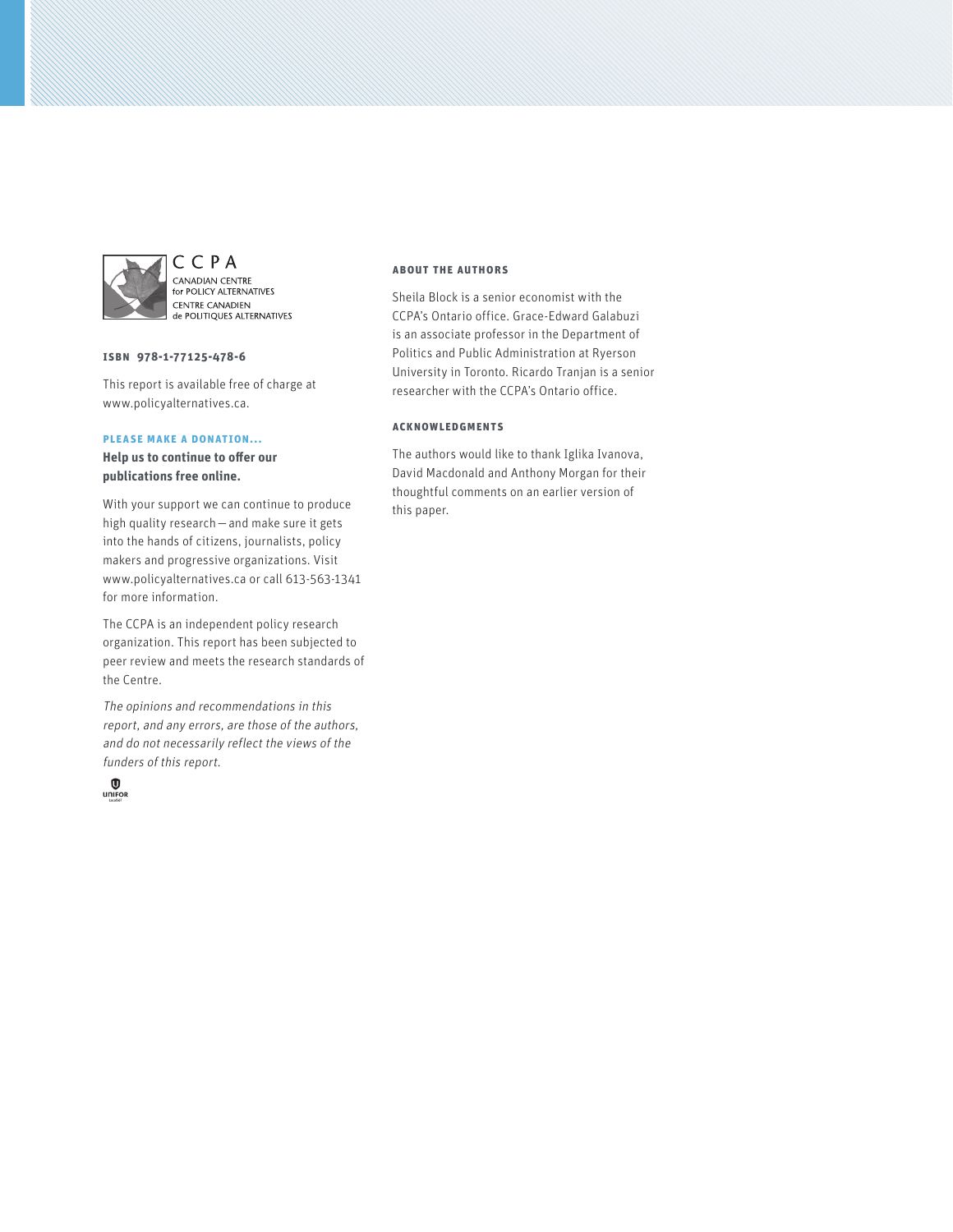#### **[Canada's Colour Coded Income Inequality](#page-3-0)**

- [Executive Summary](#page-3-0)
- [Introduction](#page-5-0)
- [The racialized population in Canada](#page-7-0)
- [Labour market status: participation, unemployment and employment](#page-7-0)
- [Income from employment: racialized gaps persist](#page-11-0)
- [The racialized gap in income from wealth](#page-15-0)
- [Racialized inequality and poverty](#page-17-0)
- [Conclusion](#page-20-0)
- **[Appendix](#page-21-0)**
- **[Notes](#page-23-0)**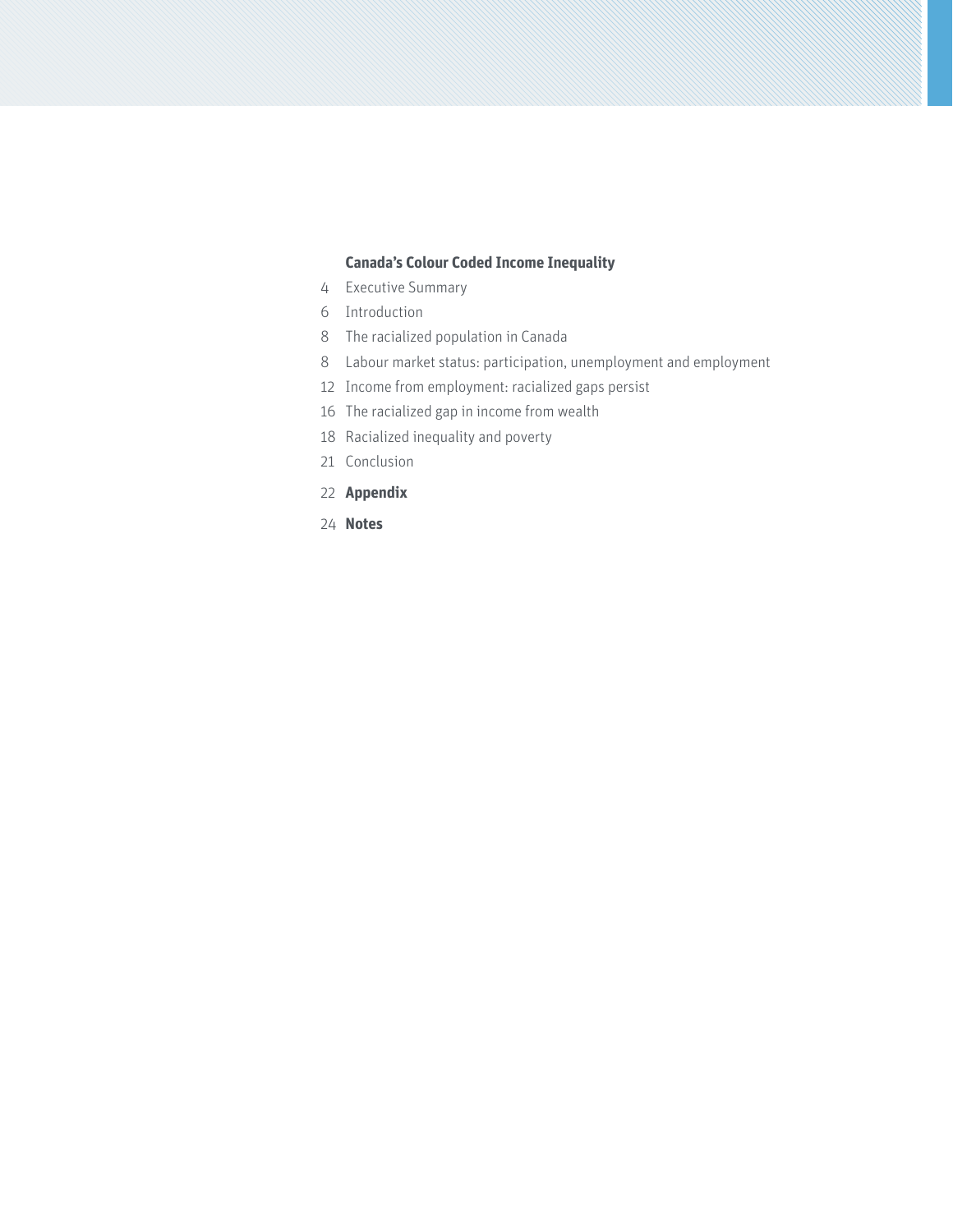# <span id="page-3-0"></span>Canada's Colour Coded Income Inequality

## **Executive Summary**

Canada's population is increasingly racialized. The 2016 census counted 7.7 million racialized individuals in Canada. That number represented 22% of the population, up sharply from 16% just a decade earlier.

Unfortunately, the rapid growth in the racialized population is not being matched by a corresponding increase in economic equality. This paper uses 2016 census data to paint a portrait of income inequality between racialized and non-racialized Canadians. It also looks at the labour market discrimination faced by racialized workers in 2006 and 2016.

Racialized workers are more likely to be active in the workforce than non-racialized workers, either working or trying to find work, but this does not result in better employment outcomes for them. From 2006 to 2016, there was little change to the patterns of employment and earnings inequality along racial and gender lines in Canada.

Overall in 2016, the racialized population had an unemployment rate of 9.2% compared to the non-racialized rate of 7.3%. Racialized women had the highest unemployment rate at 9.6%, followed by racialized men at 8.8%, non-racialized men at 8.2%, and non-racialized women at 6.4%.

In 2015, racialized men earned 78 cents for every dollar that non-racialized men earned. This earnings gap remained unchanged since 2005.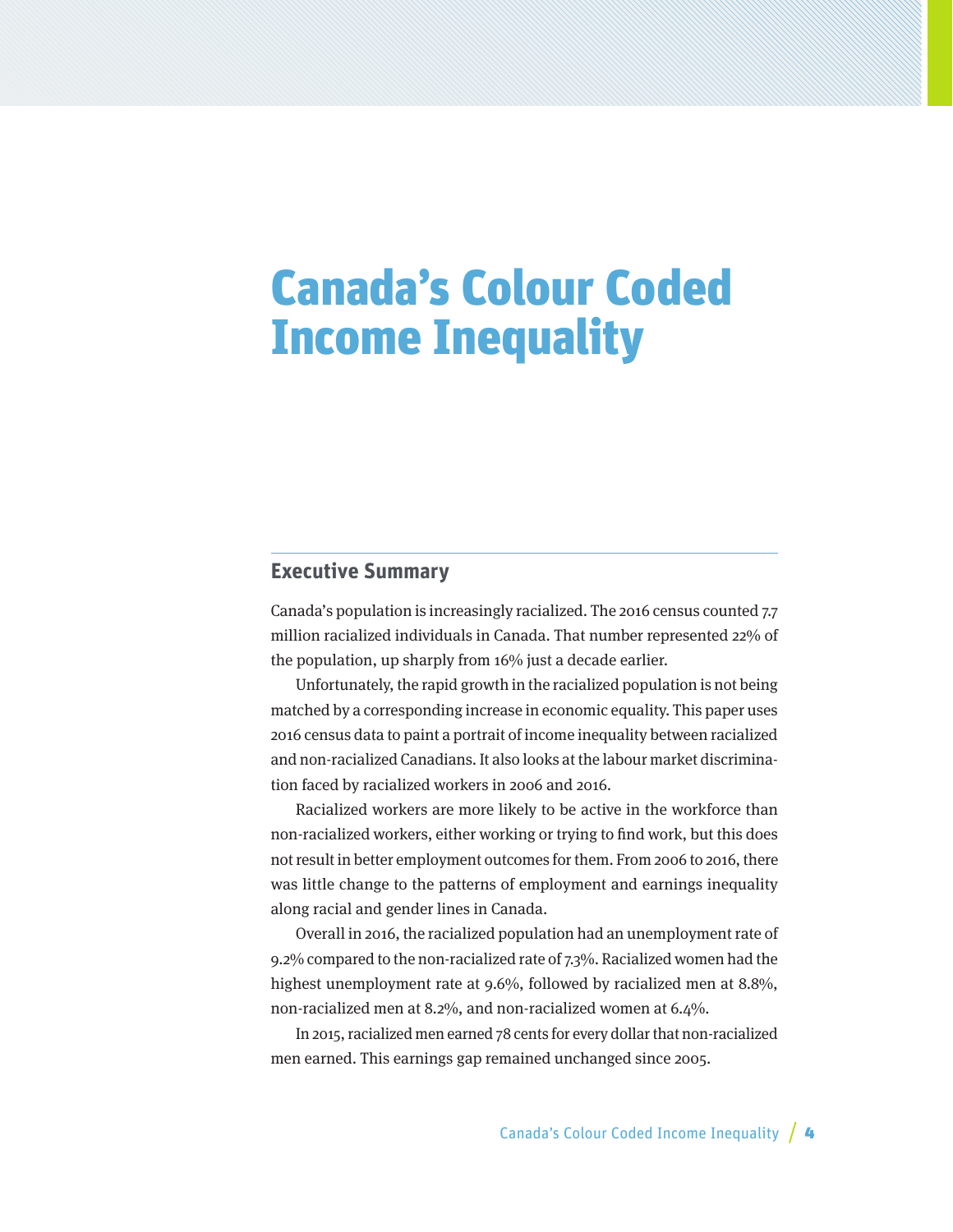Labour market discrimination continues to be gendered and racialized. Racialized women earned 59 cents for every dollar that non-racialized men earned, while non-racialized women earned 67 cents for every dollar that non-racialized men earned. Little progress was made in reducing this gap over the 10-year period.

This paper also looked at differences in income from wealth between the racialized and non-racialized population. The racialized gap in capital gains is clear: 8.3% of the racialized population over the age of 15 reported capital gains, compared to 11.9% of the non-racialized population. And the average amount of capital gains of non-racialized Canadians (\$13,974) is 29% higher than the average amount for racialized Canadians (\$10,828).

Investment income shows a similar pattern: 25.1% of the racialized population over the age of 15 reported investment income, compared to 30.8% of the non-racialized population. The average investment income for the non-racialized population (\$11,428) is 47% higher than the average for the racialized population (\$7,774).

These data provide a glimpse of the likely differences in wealth between racialized and non-racialized Canadians.

These aspects of income inequality, from both employment and wealth, are also visible in the inequality in family incomes. The data show that racialized individuals are more likely to be in families in the bottom half of the income distribution (60%) than non-racialized individuals are  $(47%)$ .

This paper also explores the relationship between race, immigration and employment incomes.

We saw that non-racialized immigrants do better in the Canadian labour market, and do better sooner, than racialized immigrants do. Moreover, income inequality between racialized and non-racialized Canadians extends to the second and third generations—and beyond. Clearly, immigration is not the only issue.

Among prime-age (25–54 years old) workers, racialized immigrant men earned 71 cents for every dollar that non-racialized immigrant men earned. Racialized immigrant women earned 79 cents for every dollar that non-racialized immigrant women earned. These gaps continue into the second generation and beyond. Second-generation racialized men earned 79 cents for every dollar that second-generation non-racialized men earned. Second-generation racialized women earned 96 cents for every dollar that second-generation non-racialized women earned.

Our analysis also illustrates the importance of understanding the distinct barriers in the labour market faced by different racialized groups. Both men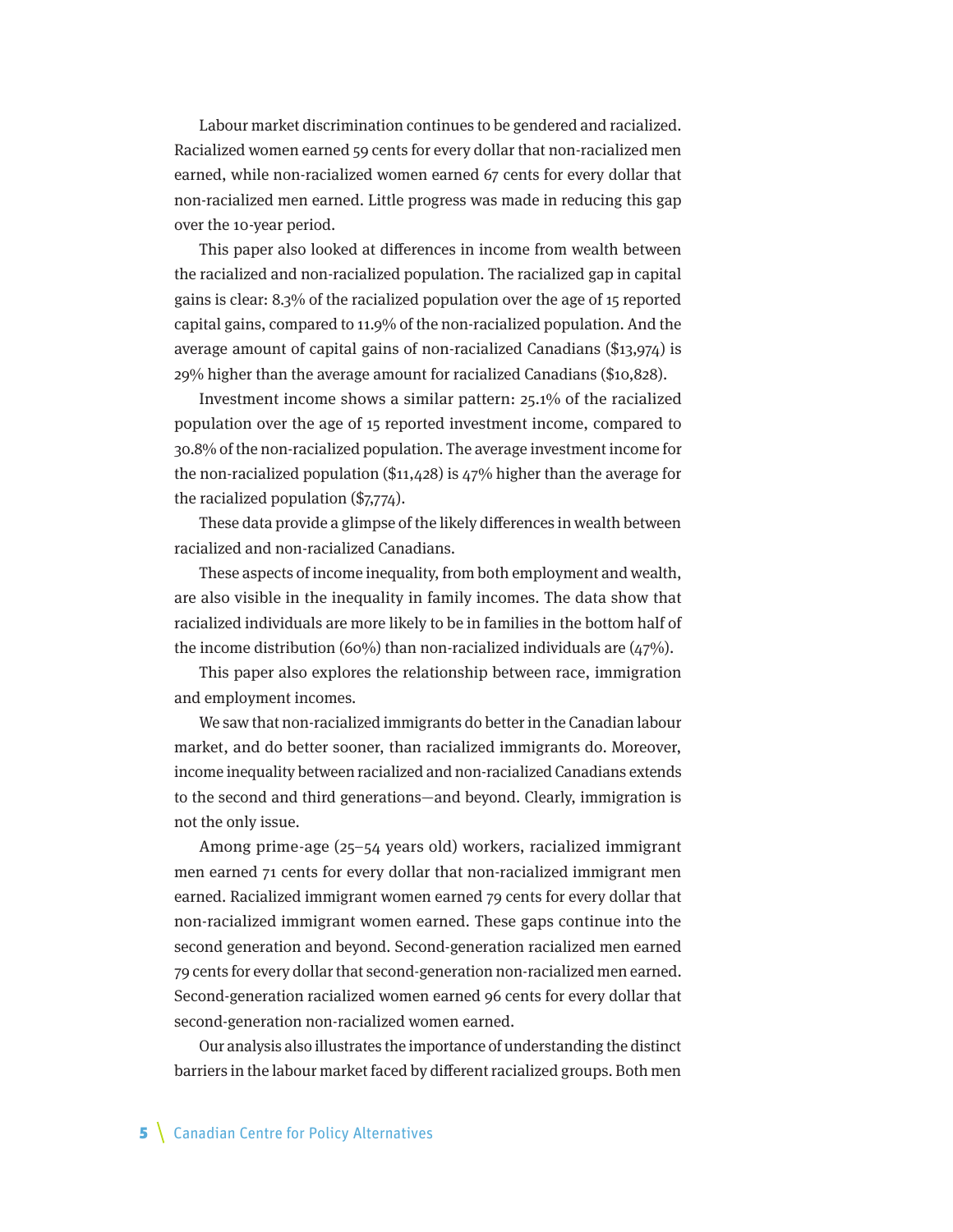<span id="page-5-0"></span>and women who identified as Black had higher labour force participation rates than their non-racialized counterparts. However, they also had higher unemployment rates and bigger wage gaps than the average for all racialized workers. Men who identified as Filipino had much lower unemployment rates than the average for racialized workers and yet had a larger earnings gap, while women who identified as Filipino had lower unemployment rates and a smaller earnings gap than the racialized average.

Addressing the labour market discrimination faced by racialized workers will require a deeper understanding of racism and the different ways it is manifested in the labour market. That understanding needs to be used to shape policy.

Taken together, the data point to an unequivocal pattern of racialized economic inequality in Canada. In the absence of bold policies to combat racism, this economic inequality shows no signs of disappearing.

## **Introduction**

In previous reports, we examined the labour market experiences of racialized\* workers in Canada and in Ontario specifically, drawing on 2006 census data. Our analyses revealed a disturbingly colour-coded labour market. We described how racialized workers experienced higher unemployment rates, lower earnings and employment segregation in the labour market.<sup>1</sup> We also revealed the gendered dimension of the racialized labour market experience: racialized women face greater barriers to work, and well-paid work, than racialized men, non-racialized women and non-racialized men.

In a recent report we used 2016 census data to assess whether Ontario has made progress in addressing systemic racism in the labour market.<sup>2</sup> The employment and income gaps between racialized and non-racialized

**<sup>\*</sup>** The term racialized is used to acknowledge "race" as a social construct and as a way of describing a group of people. Racialization is the process through which groups come to be designated as different and, on that basis, subjected to differential and unequal treatment. In the present context, racialized groups include those who may experience differential treatment on the basis of race, ethnicity, language, economics and religion (Canadian Race Relations Foundation, 2008). This paper uses data on visible minority status from the 2006 and 2016 censuses. Visible minority status is self-reported and refers to the visible minority group to which the respondent belongs. The Employment Equity Act defines visible minorities as "persons, other than Aboriginal peoples, who are non-Caucasian in race or non-white in colour." Census respondents were asked: "Is this person...white, Chinese, South Asian, Black, Filipino, Latin American, Southeast Asian, Arab, West Asian, Japanese, Korean, other (specify)." The data on visible minority status do not include Indigenous peoples.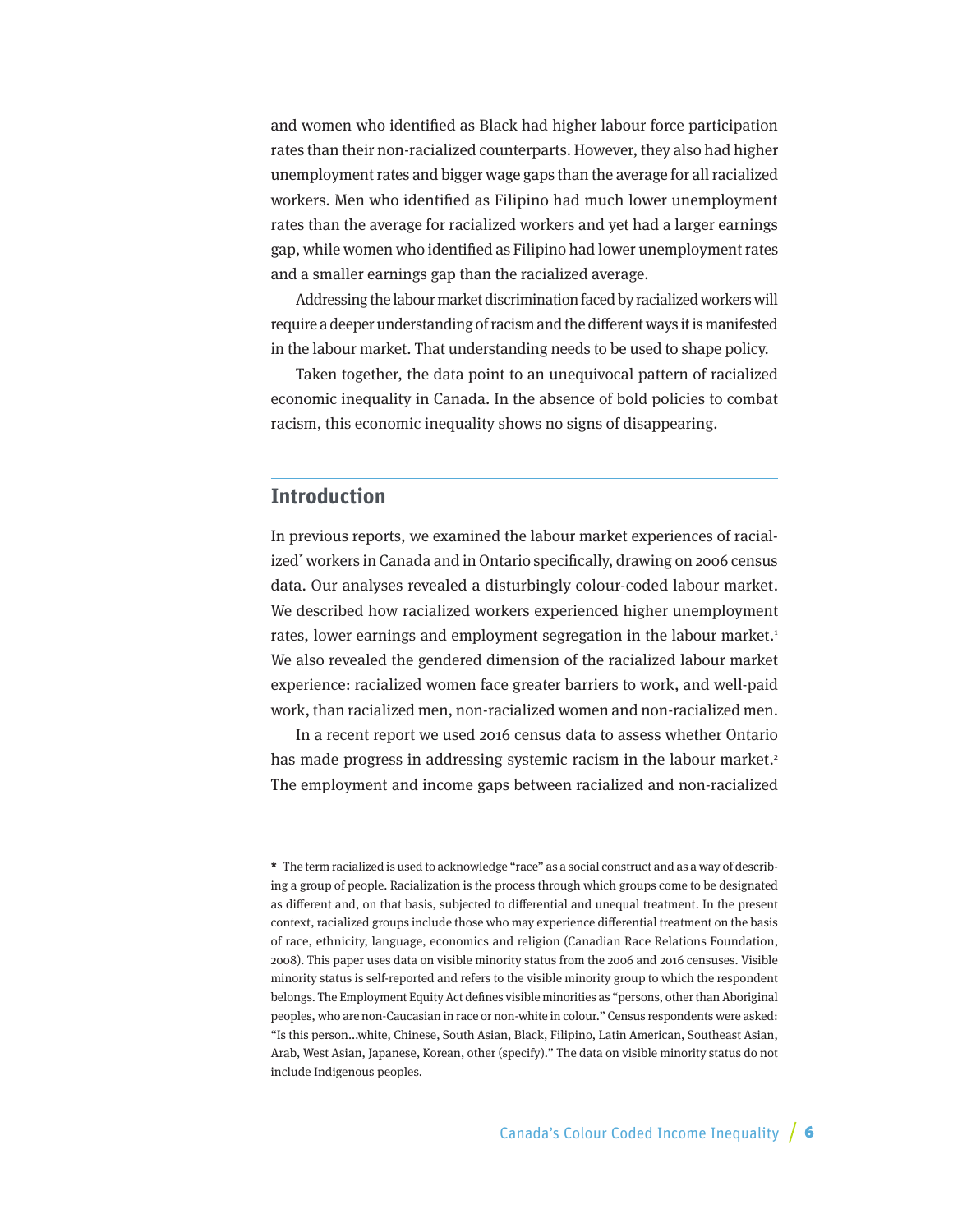workers remain firmly in place, as does the ubiquitous discrimination faced by racialized women.

Public policy researchers are increasingly adopting an intersectional approach to understanding discrimination. This approach considers the cumulative and combined impact of the distinct forms that discrimination takes. For example, discrimination could be based on combinations of gender, race, class, sexuality, immigration status, disability, or other social and political identities. Qualitative research has greatly increased our knowledge on this topic. But quantitative research on discrimination faces several challenges related to how socioeconomic data is collected and how it is made publicly available. In this report, we were able to use census data to look at how race and gender affect individuals' success—and progress—in the labour market. However, it's important to note that the census variables used in this paper do not include data for Indigenous peoples. As a result, the racism they experience in the labour market is not captured here. This is a gap in our research.

The absence of bold policies to combat racism helps to explain the persistence of labour market inequalities in this country. But to better understand the longer-term impact of racism on economic outcomes, we extended our analysis beyond labour market outcomes. Using census data recently made publicly available, we were able to extend our focus in this paper to include income from wealth to get a more complete picture of economic inequality.

How does wealth fit into the picture? Employment income is the sole or main source of income for most Canadians, and labour market policies play a major role in improving or worsening income inequality. But labour markets are part of a broader political–economic context, where past and current policies have favoured some population groups over others. This history of wealth accumulation for some but not others is a crucial contributor to racialized economic inequality today.

Unlike other countries, Canada does not have publicly available data on net wealth by racialized group. However, data on investment income and capital gains are available. Drawing on this data, we show that non-racialized Canadians are more likely to receive income from wealth than racialized Canadians. Non-racialized Canadians are also likely to have higher incomes from wealth than racialized Canadians.

This paper also looks at measures of inequality and poverty, comparing racialized and non-racialized individuals. The impact of racial discrimination is evident in these measures. The data point to an unequivocal pattern of racialized economic inequality in Canada.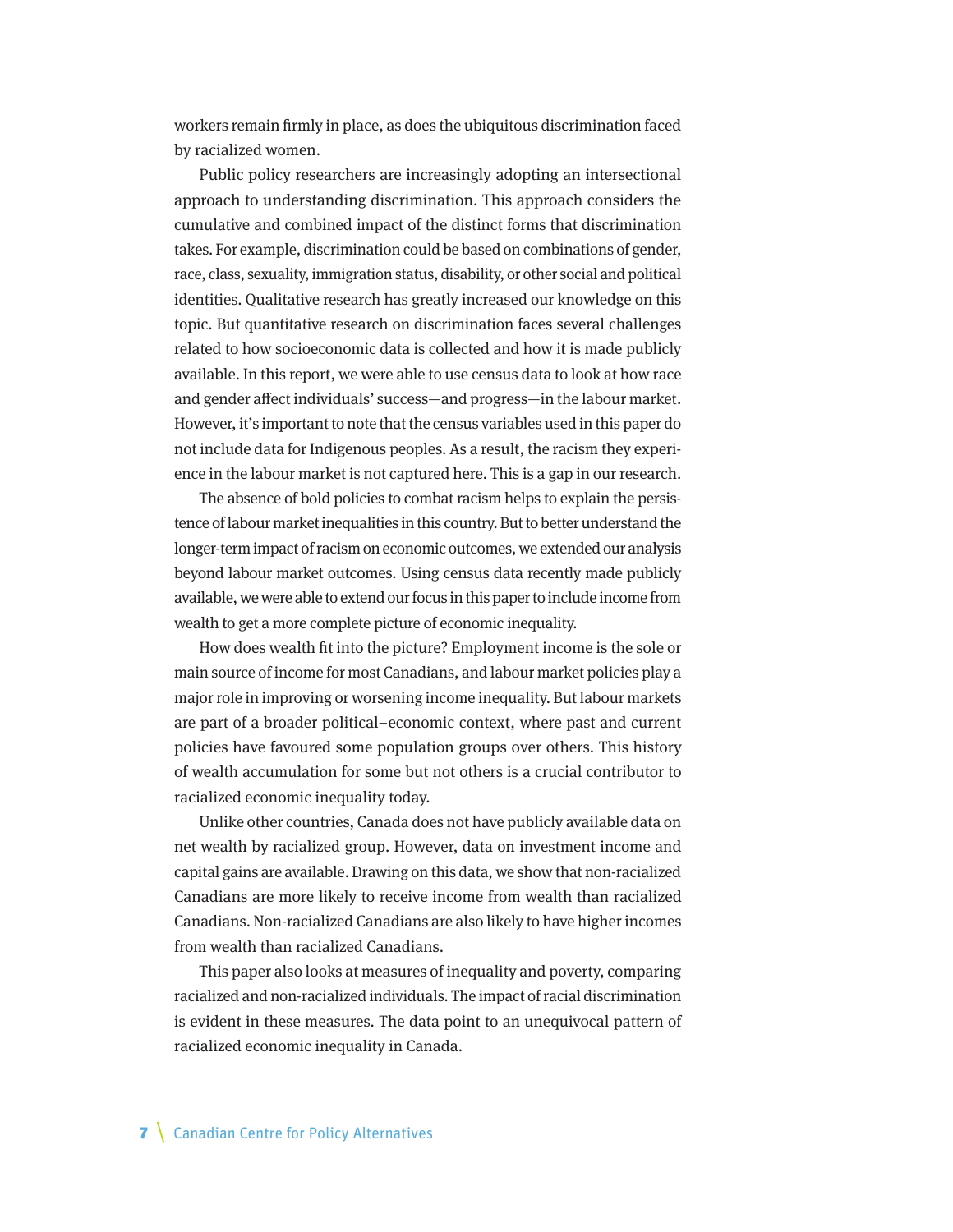## <span id="page-7-0"></span>**The racialized population in Canada**

Canada is one of the world's most racially diverse nations and the makeup of its population continues to change. The 2016 census counted 7.7 million racialized individuals in Canada, representing 22% of Canada's population and up steeply from 16% in 2006.

Of the racialized groups in Canada, the largest is made up of those who identify as South Asian, followed by those who identify as Chinese and those who identify as Black. These three groups account for just over 60% of Canada's racialized population (see Table 1).

## **Table 1** Racialized population, composition: Canada, 2016

| South Asian                 | 1,924,635 | 25.1%  |
|-----------------------------|-----------|--------|
|                             |           |        |
| Chinese                     | 1,577,060 | 20.5%  |
| Black                       | 1,198,545 | 15.6%  |
| Filipino                    | 780,125   | 10.2%  |
| Latin American              | 447,320   | 5.8%   |
| Arab                        | 523,235   | 6.8%   |
| Southeast Asian             | 313,260   | 4.1%   |
| West Asian                  | 264,300   | 3.4%   |
| Korean                      | 188,710   | 2.5%   |
| Japanese                    | 92,920    | 1.2%   |
| Visible minority, n.i.e.    | 132,090   | 1.7%   |
| Multiple visible minorities | 232,375   | 3.0%   |
| <b>Total racialized</b>     | 7,674,580 | 100.0% |

**Source** Statistics Canada, 2016 Census. Catalogue Number 98-400-X2016211.

## **Labour market status: participation, unemployment and employment**

This section examines participation, unemployment and employment for racialized and non-racialized Canadians in 2016.

The **participation rate** measures the share of the population that is currently active in the labour force, including those who are employed and those who are looking for work. (Retired workers, stay-at-home parents and people with conditions that prevent them from working are examples of people not active in the labour force.) The **unemployment rate** measures the percentage of that active population who don't have a job and who are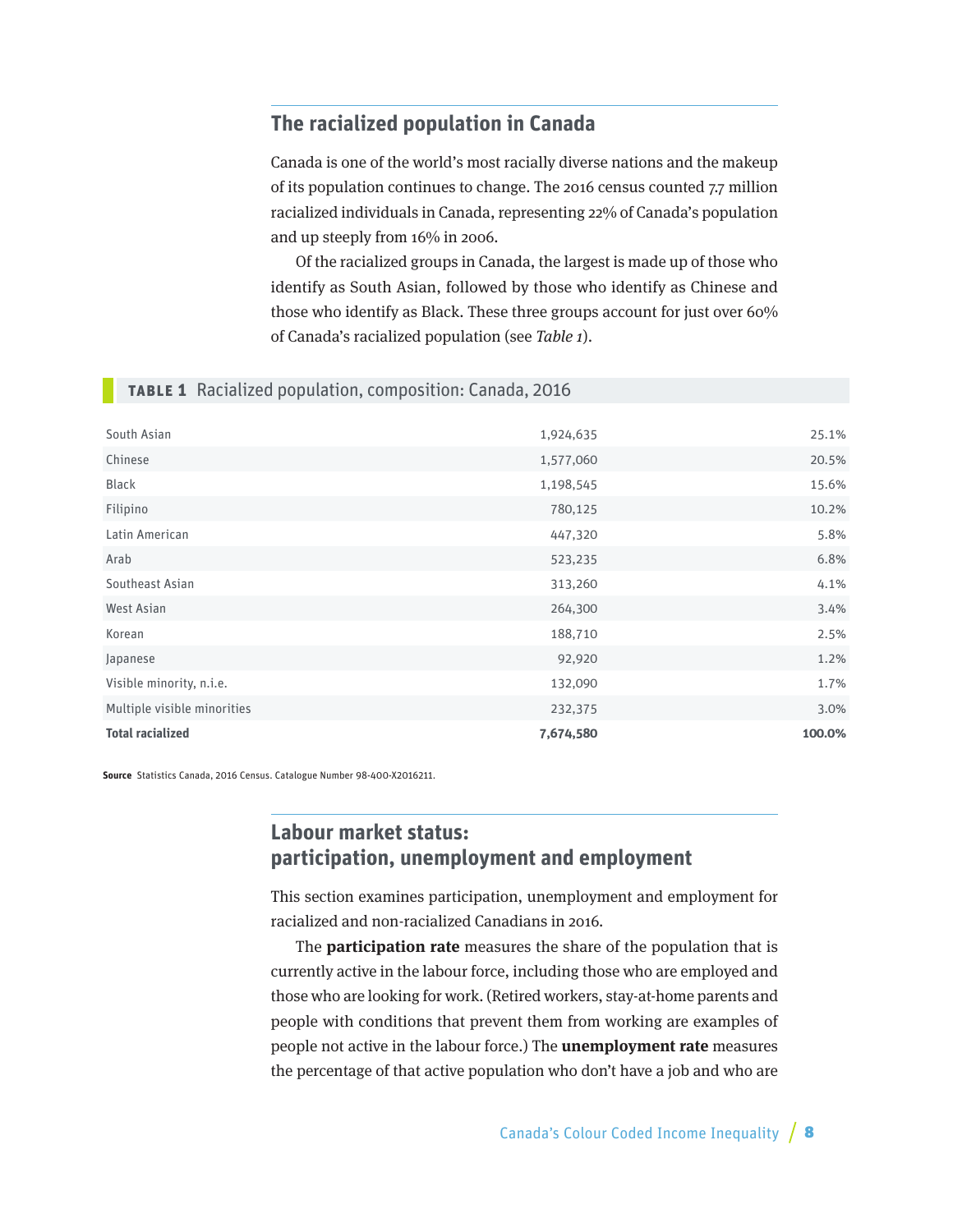looking for work. The **employment rate** is a broader measure that looks at the share of the total population over the age of 15 that is employed.

## **Racialized workers are more likely to be active in the labour force, either working or trying to find work**

Table 2 shows that racialized Canadians are more likely to be active in the labour force than non-racialized Canadians, with participation rates of 66.5% and 64.8%, respectively. This is true for both men and women. Racialized women have a higher participation rate (61.9%) than non-racialized women  $(60.8\%)$ , and racialized men have a higher participation rate  $(71.5\%)$  than non-racialized men (69.1%).

#### **Racialized workers are more likely to be unemployed**

Despite these high participation rates, racialized men and women have higher unemployment rates than their non-racialized peers. Racialized women have the highest unemployment rate at 9.6%, followed by racialized men at 8.8%. In contrast, the unemployment rate for non-racialized men is 8.2%, and for non-racialized women it is 6.4%. Overall, the racialized population has an unemployment rate of 9.2% compared to the non-racialized population's rate of 7.3%.

## **Table 2** Employment, unemployment and participation rates: Canada, 2016

|                    | <b>Total</b>      |                |                   | Women          | Men        |                |  |
|--------------------|-------------------|----------------|-------------------|----------------|------------|----------------|--|
|                    | <b>Racialized</b> | Non-racialized | <b>Racialized</b> | Non-racialized | Racialized | Non-racialized |  |
| Participation rate | 66.5              | 64.8           | 61.9              | 60.8           | 71.5       | 69.1           |  |
| Employment rate    | 60.4              | 60.1           | 56.0              | 56.9           | 65.2       | 63.4           |  |
| Unemployment rate  | 9.2               |                | 9.6               | 6.4            | 8.8        |                |  |

**Source** Statistics Canada, 2016 Census of Population, Statistics Canada Catalogue no. 98-400-X2016286.

Counter to the pattern in other indicators, racialized men have a higher employment rate than non-racialized men (65.2% compared to 63.4%).

The higher employment rate for racialized men appears to be age-related. When the employment rate is disaggregated by age, non-racialized men had higher employment rates for all age groups below age 55. But the employment rate for racialized men between 55 and 64 was 5.9 percentage points higher than for non-racialized men in that age group.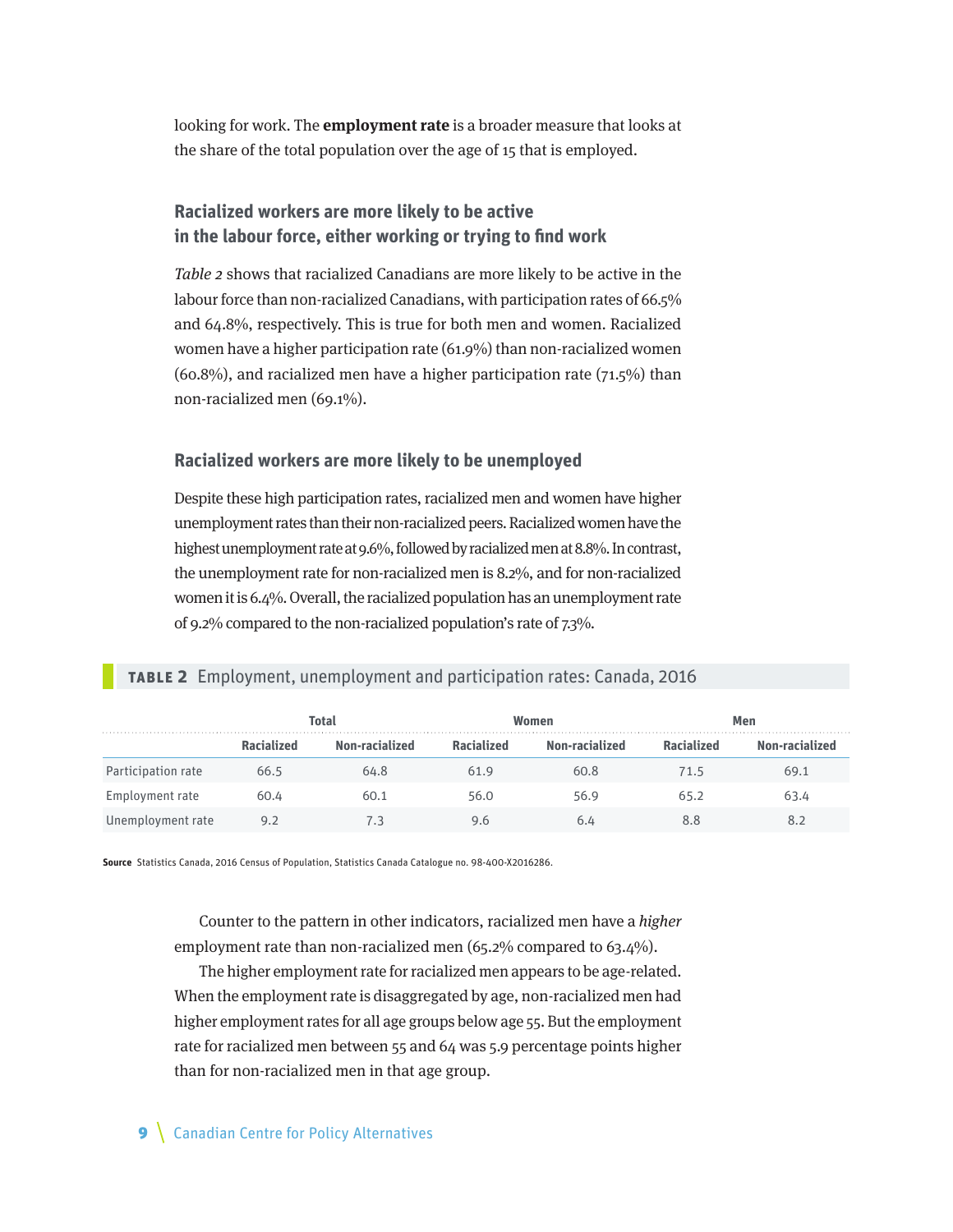This higher employment rate for older racialized men may reflect less access to pension income and lower lifetime earnings, i.e., many in this group may not be able to afford to retire. Their sharply higher employment rate, compared to non-racialized workers in the same age group, is in stark contrast to the lower employment rates experienced by racialized prime-age workers and youth. Prime-age racialized men continue to have less access to employment than non-racialized men.

#### **Getting worse: labour market changes from 2006 to 2016**

Whether racialized or non-racialized, men or women, all groups of workers under consideration here saw a deterioration in labour market outcomes from 2006 to 2016. Over that period, non-racialized men experienced the sharpest changes in employment and unemployment rates. The employment rate of non-racialized men dropped by 4.3 percentage points, compared to a 2.1 percentage point drop for racialized men, a 0.9 percentage point drop for non-racialized women, and a 0.2 percentage point drop for racialized women.

The unemployment rate of non-racialized men increased by 1.9 percentage points, compared to an increase of one percentage point for racialized men and a 0.3 percentage point increase for both non-racialized and racialized women (see Table 3).

A couple of factors contributed to the differences related to racialization and gender in the trend over this period. First, the non-racialized population is, as a group, older than the racialized population, contributing to the drop in the employment population ratio. Second, non-racialized men are overrepresented in the manufacturing and resource industries.3 Manufacturing employment has been experiencing a long decline since it peaked in 2003.4 More recently, the sharp drop in oil and other resource prices between 2014 and 2016 has reduced

#### **Table 3** Employment, unemployment and participation rates: Canada, 2006 and 2016

|                    |      |      | <b>Racialized</b> |       | Non-racialized |      |      |       |  |
|--------------------|------|------|-------------------|-------|----------------|------|------|-------|--|
|                    |      | Men  |                   | Women |                | Men  |      | Women |  |
|                    | 2006 | 2016 | 2006              | 2016  | 2006           | 2016 | 2006 | 2016  |  |
| Participation rate | 73.1 | 71.5 | 62.0              | 61.9  | 72.2           | 69.1 | 61.5 | 60.8  |  |
| Employment rate    | 67.3 | 65.2 | 56.2              | 56.0  | 67.7           | 63.4 | 57.8 | 56.9  |  |
| Unemployment rate  | 7.8  | 8.8  | 9.3               | 9.6   | 6.3            | 8.2  | 6.1  | 6.4   |  |

**Source** Statistics Canada, 2016 Census of Population, Statistics Canada Catalogue no. 98-400-X2016286 and 2006 Census Catalogue no. 97-562-XCVB2006013.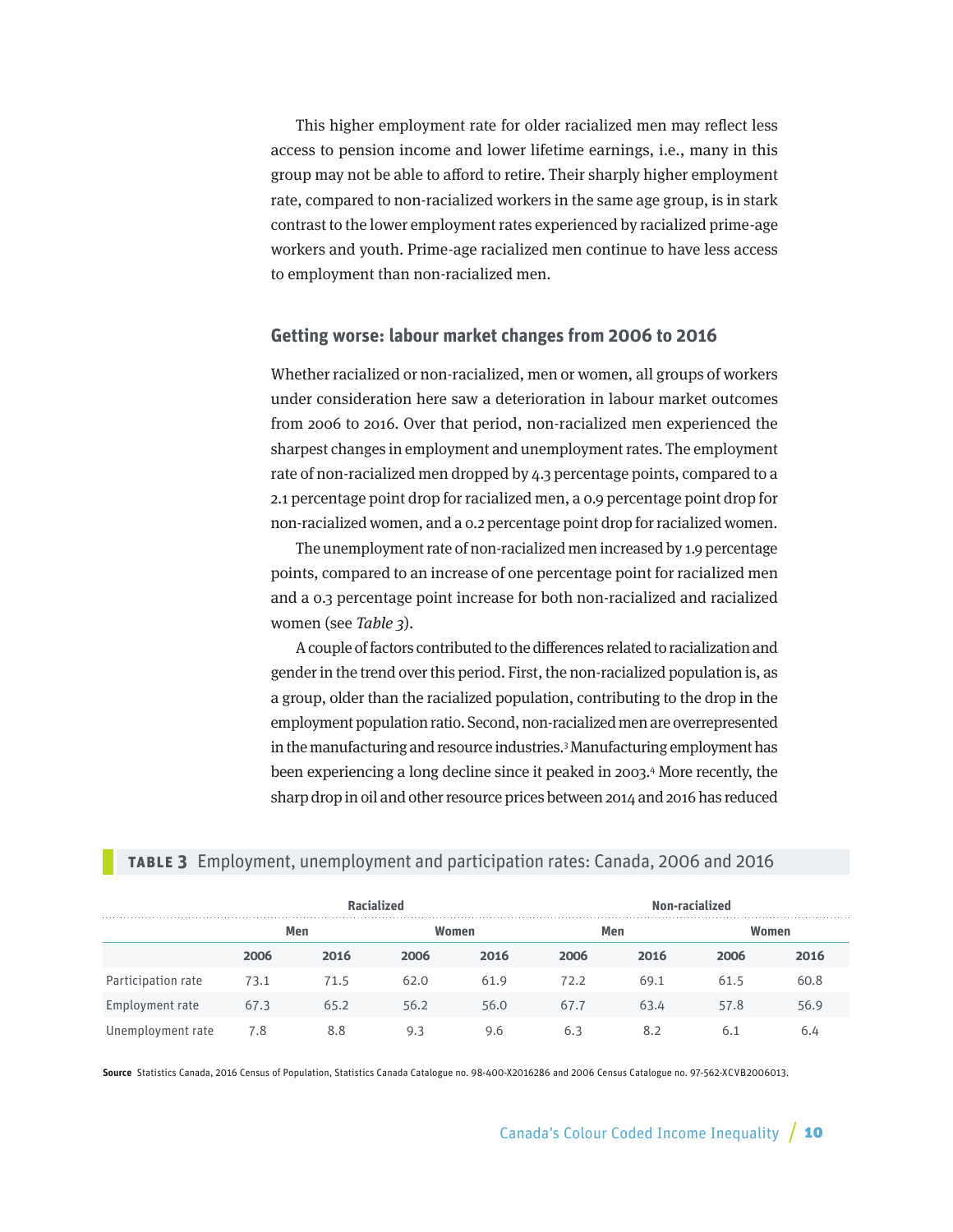employment in those industries as well.<sup>5</sup> Because job losses hit these industries hard, non-racialized men were proportionally harder hit by job losses.

With the shortest distance to fall, racialized women saw the smallest deterioration in labour market outcomes. And despite the more rapid deterioration for non-racialized men, the gendered racial hierarchy in the labour market, in terms of access to work, did not change from 2006 to 2016. Racialized women still had the highest unemployment rate and the lowest employment rate.

#### **Differences in labour market status by racialized group**

There are sharp differences in labour market experiences by racialized group. These differences highlight the need for further research, beyond the scope of this paper.

Table 4 shows the range of labour market experiences. Men who identify as Filipino and Latin American have labour force participation rates that are 10 percentage points higher than those who identify as non-racialized. Men who identify as Chinese have a labour force participation rate that is almost six percentage points lower. Women who identify as Filipino have a labour force participation rate that is almost 16 percentage points higher

|                                  |                       | Men  |                                                      |      | <b>Women</b> |                                                      |      | <b>Total</b> |                                        |
|----------------------------------|-----------------------|------|------------------------------------------------------|------|--------------|------------------------------------------------------|------|--------------|----------------------------------------|
|                                  | Participation<br>rate | rate | <b>Employment Unemployment Participation</b><br>rate | rate | rate         | <b>Employment Unemployment Participation</b><br>rate | rate | rate         | <b>Employment Unemployment</b><br>rate |
| <b>Non-racialized population</b> | 69.1                  | 63.4 | 8.2                                                  | 60.8 | 56.9         | 6.4                                                  | 64.8 | 60.1         | 7.3                                    |
| All racialized groups            | 71.5                  | 65.2 | 8.8                                                  | 61.9 | 56.0         | 9.6                                                  | 66.5 | 60.4         | 9.2                                    |
| South Asian                      | 74.5                  | 68.8 | 7.7                                                  | 59.6 | 52.9         | 11.1                                                 | 67.1 | 61.0         | 9.2                                    |
| Chinese                          | 63.3                  | 58.5 | 7.7                                                  | 55.9 | 51.4         | 8.1                                                  | 59.4 | 54.7         | 7.9                                    |
| <b>Black</b>                     | 72.2                  | 63.0 | 12.8                                                 | 66.1 | 58.0         | 12.2                                                 | 69.0 | 60.4         | 12.5                                   |
| Filipino                         | 78.9                  | 74.3 | 5.8                                                  | 76.5 | 72.9         | 4.7                                                  | 77.5 | 73.5         | 5.2                                    |
| Latin American                   | 78.6                  | 71.8 | 8.6                                                  | 67.3 | 60.8         | 9.7                                                  | 72.7 | 66.0         | 9.1                                    |
| Arab                             | 69.6                  | 61.3 | 12.1                                                 | 51.4 | 43.3         | 15.6                                                 | 61.1 | 52.9         | 13.5                                   |
| Southeast Asian                  | 71.6                  | 65.4 | 8.6                                                  | 65.2 | 60.1         | 7.9                                                  | 68.2 | 62.6         | 8.2                                    |
| West Asian                       | 70.7                  | 63.7 | 9.9                                                  | 55.3 | 48.3         | 12.5                                                 | 63.1 | 56.1         | 11.0                                   |
| Korean                           | 66.7                  | 61.2 | 8.3                                                  | 56.0 | 51.2         | 8.5                                                  | 60.9 | 55.8         | 8.4                                    |
| Japanese                         | 67.6                  | 63.1 | 6.7                                                  | 58.7 | 55.2         | 6.1                                                  | 62.4 | 58.4         | 6.4                                    |
| Visible minority, n.i.e.         | 73.1                  | 67.1 | 8.1                                                  | 65.1 | 59.2         | 9.1                                                  | 68.8 | 62.9         | 8.6                                    |
| Multiple visible minorities      | 72.3                  | 65.1 | 9.9                                                  | 66.2 | 60.1         | 9.2                                                  | 69.1 | 62.5         | 9.5                                    |

#### **Table 4** Employment, unemployment and participation rates by racialized group: Canada, 2016

**Source** Statistics Canada, 2016 Census of Population, Statistics Canada Catalogue no. 98-400-X2016286.

11 | Canadian Centre for Policy Alternatives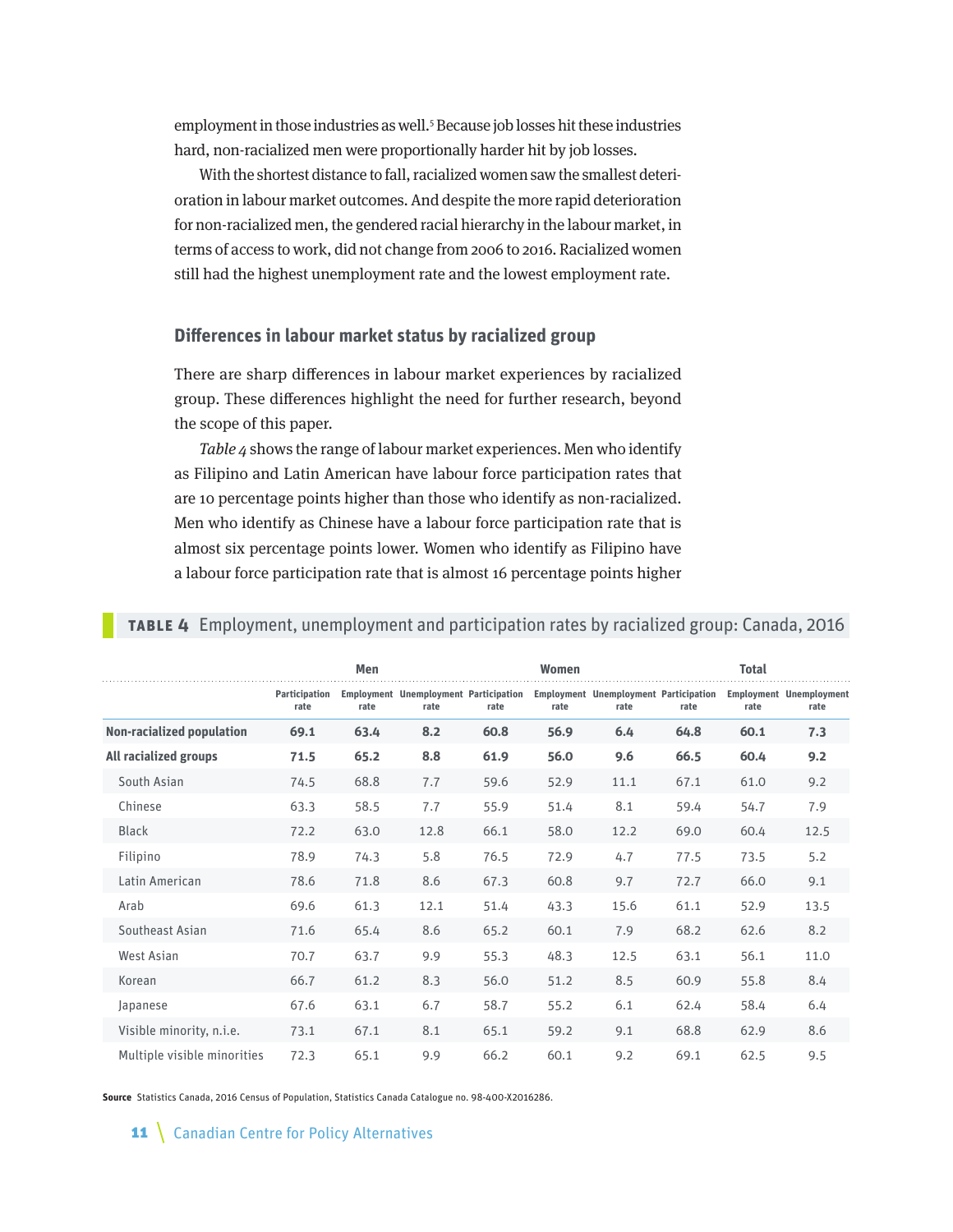<span id="page-11-0"></span>than non-racialized women, while women who identify as Arab have a labour force participation rate that is nine percentage points lower.

And not all racialized groups experience higher unemployment rates compared to non-racialized workers. Men who identify as South Asian, Chinese, Filipino or Japanese have lower unemployment rates than those who identify as non-racialized. However, all other men who identify as racialized have higher unemployment rates, in some cases dramatically so: those who identify as Black or Arab have unemployment rates above 12%. Women from all racialized groups, except those who identify as Filipino or Japanese, have higher unemployment rates than women who identify as non-racialized. Women who identify as Arab have the highest unemployment rate: at 15.6%, it is more than twice the unemployment rate of non-racialized women. Women who identify as West Asian or Black have unemployment rates above 12%.

## **Income from employment: racialized gaps persist**

Table 5 shows the persistent gap in employment incomes between racialized and non-racialized workers.<sup>6</sup> It also shows clearly that there is a gendered dimension to the racialized income gap. Racialized women earn 59 cents for

|                              |        | Average employment income |      | Earnings gap: same gender | Earnings gap: non-racialized men |
|------------------------------|--------|---------------------------|------|---------------------------|----------------------------------|
|                              | Men    | Women                     | Men  | Women                     | Women                            |
| Non-racialized               | 56,920 | 38,247                    | 1.00 | 1.00                      | 0.67                             |
| <b>All racialized groups</b> | 44,423 | 33,304                    | 0.78 | 0.87                      | 0.59                             |
| South Asian                  | 46,974 | 32,336                    | 0.83 | 0.85                      | 0.57                             |
| Chinese                      | 49,470 | 37,785                    | 0.87 | 0.99                      | 0.66                             |
| <b>Black</b>                 | 37,817 | 31,900                    | 0.66 | 0.83                      | 0.56                             |
| Filipino                     | 41,563 | 34,065                    | 0.73 | 0.89                      | 0.60                             |
| Latin American               | 42,651 | 30,044                    | 0.75 | 0.79                      | 0.53                             |
| Arab                         | 42,154 | 28,548                    | 0.74 | 0.75                      | 0.50                             |
| Southeast Asian              | 41,656 | 31,537                    | 0.73 | 0.82                      | 0.55                             |
| West Asian                   | 40,405 | 28,982                    | 0.71 | 0.76                      | 0.51                             |
| Korean                       | 41,229 | 29,765                    | 0.72 | 0.78                      | 0.52                             |
| Japanese                     | 59,824 | 37,196                    | 1.05 | 0.97                      | 0.65                             |
| Visible minority, n.i.e.     | 44,583 | 35,294                    | 0.78 | 0.92                      | 0.62                             |
| Multiple visible minorities  | 44,582 | 34,044                    | 0.78 | 0.89                      | 0.60                             |

#### **Table 5** Employment income by racialized group: Canada, 2015

**Source** Statistics Canada, 2016 Census of Population, Statistics Canada Catalogue no. 98-400-X2016213.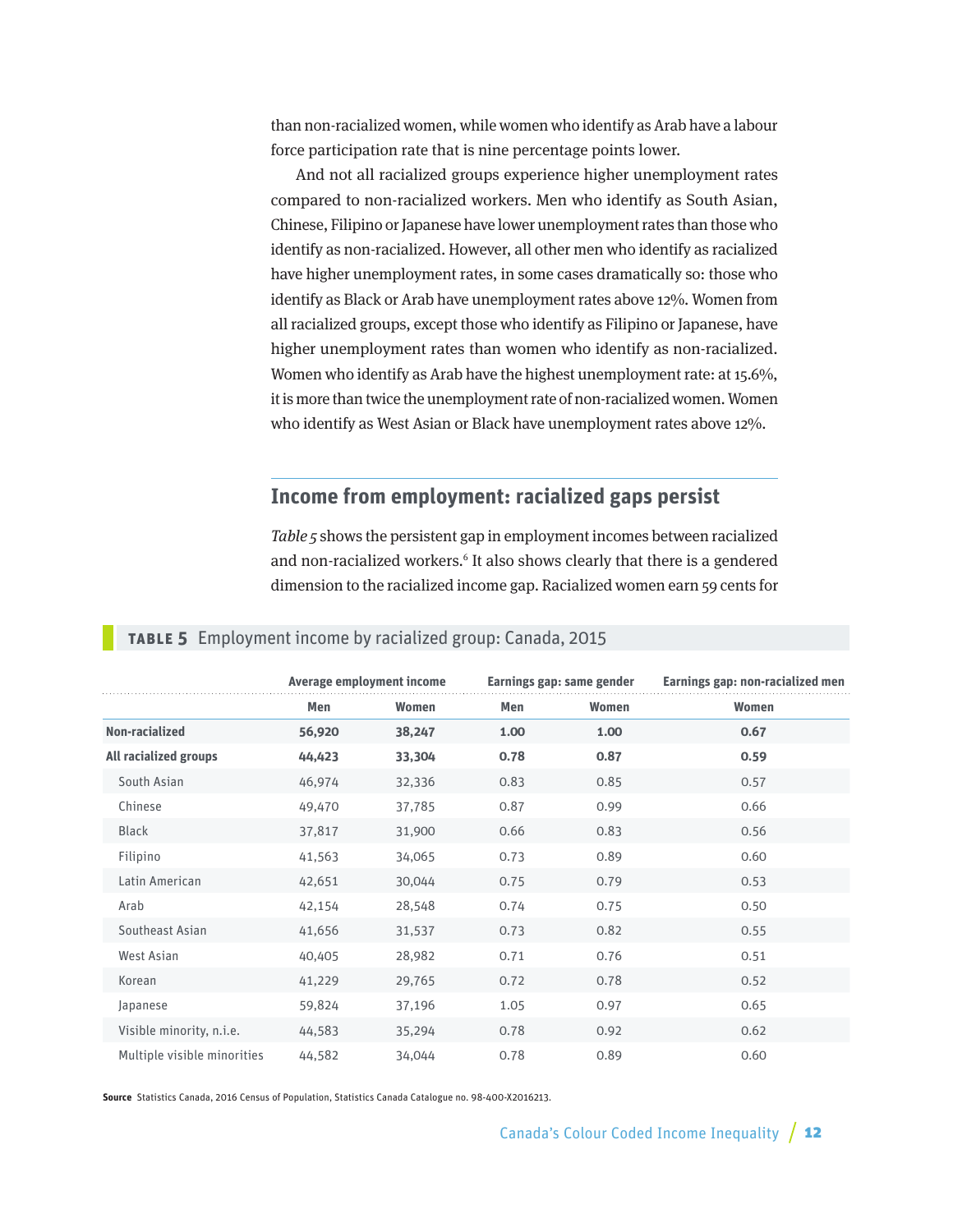every dollar that non-racialized men earn. Racialized men earn 78 cents for every dollar that non-racialized men earn. The gap narrows when comparing the incomes of racialized and non-racialized women, with racialized women earning 87 cents for every dollar that non-racialized women earn.

Table 5 includes data for full-time and part-time workers. We have not limited our analysis to full-time, full-year workers because labour market discrimination includes access to full-time employment, hours worked, and the frequency and duration of unemployment. Comparing the income gap for all workers captures these differences in access to employment as well as the differences in employment income.

Once again, the data by racialized group show significant differences in incomes. Men who identify as Black have lower average incomes than other men. They earn just 66 cents for every dollar that non-racialized men earn.

Comparisons of full-time, full-year workers show a similar pattern (see Appendix Table 13).7

#### **Comparing trends in earnings from 2005 to 2015**

Census data gives us a snapshot of racialized inequality in Canada's labour market. It also tells us whether we are making any progress in closing the earnings gap. Unfortunately, we are not really. The overall earnings gap between racialized and non-racialized men and racialized and non-racialized women has remained virtually unchanged since 2006. And the earnings gap between both racialized and non-racialized women and men has narrowed only slightly.

Trends in the earnings gap vary by racialized group. While it remained in the double digits for men in all racialized groups except those who identify as Japanese, it narrowed for those who identify as South Asian, Chinese, Latin American, West Asian and Korean. The gap widened for those who

#### **Table 6** Average earnings gap, with non-racialized men: Canada, 2005 and 2015

|                      | 2005 | 2015 |
|----------------------|------|------|
| Non-racialized men   | 1.00 | 1.00 |
| Racialized men       | 0.78 | 0.78 |
| Non-racialized women | 0.63 | 0.67 |
| Racialized women     | 0.56 | 0.59 |

**Sources** 2016 census Catalogue number 98-400-X2016213 and 2006 Census Catalogue Number 97-563-X2006060, and authors' calculations.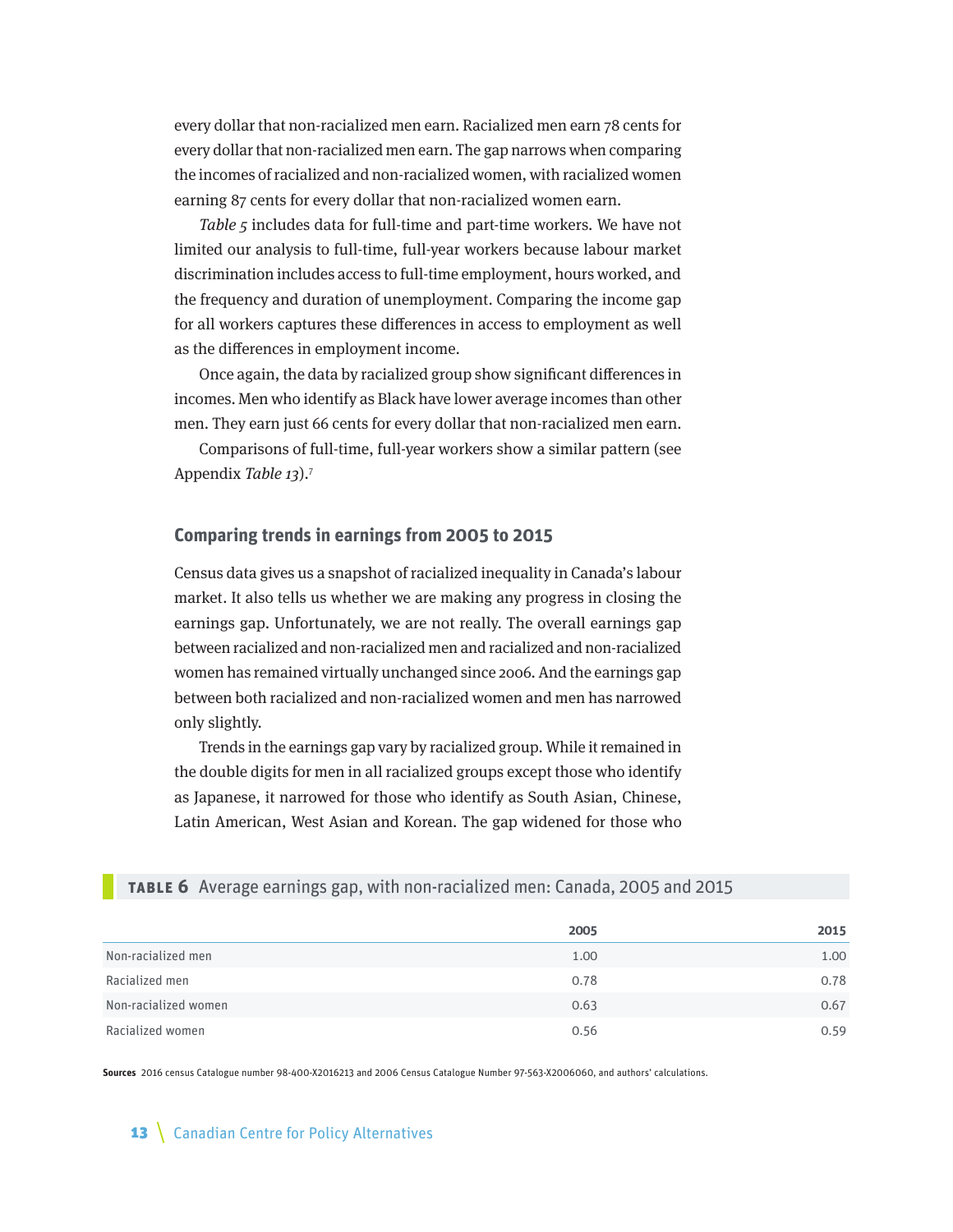identify as Black, Arab, South East Asian and the census category of "multiple visible minorities."

The earnings gap between women in all racialized groups and nonracialized men shrunk, except for women who identify as Arab or Japanese (see Appendix Table 14). Further research is needed to understand the differences in these outcomes.

#### **Is the earnings gap just part of the immigrant experience?**

A common narrative revolves around the notion that the discrimination that racialized workers face in the Canadian labour market is part of the immigrant experience and that it is common to all immigrants. Everyone who comes to this country struggles, the story goes, especially at first, but the sacrifice is worth it because succeeding generations reap the benefits of that sacrifice and integrate rapidly—and with great success—into the labour market.

This narrative is not supported by the data. Labour market experiences are very clearly different for racialized and non-racialized immigrants. Non-racialized immigrants do better in the Canadian labour market, and sooner, than racialized immigrants do. Income inequality between racialized and non-racialized Canadians extends beyond the immigrant experience. It affects second and third generations—and beyond.

Table 7 shows employment income for prime-age (25–54) racialized and non-racialized workers by generational status. Racialized immigrant men earned 71 cents for every dollar that non-racialized immigrant men earned. Racialized immigrant women earned 79 cents for every dollar that non-racialized immigrant women earned.

Although it is smaller, that gap in employment income also holds true for Canadian-born racialized workers compared to non-racialized workers.

#### **Table 7** Average employment income by generation, prime-age workers: Canada, 2015

|                          | <b>Racialized</b> |        | Non-racialized |        | Earnings gap:<br>same gender |       | <b>Earnings gap:</b><br>non-racialized men |                         |
|--------------------------|-------------------|--------|----------------|--------|------------------------------|-------|--------------------------------------------|-------------------------|
|                          | Men               | Women  | Men            | Women  | Men                          | Women | <b>Racialized</b><br>women                 | Non-racialized<br>women |
| First generation         | 49,786            | 36,127 | 69,838         | 45,803 | 0.71                         | 0.79  | 0.52                                       | 0.66                    |
| Second generation        | 60,039            | 48.713 | 75.582         | 50,590 | 0.79                         | 0.96  | 0.64                                       | 0.67                    |
| Third generation or more | 60,399            | 42,904 | 66,208         | 44,698 | 0.91                         | 0.96  | 0.65                                       | 0.68                    |

**Source** Statistics Canada, 2016 Census of Population, Statistics Canada Catalogue no. 98-400-X2016210.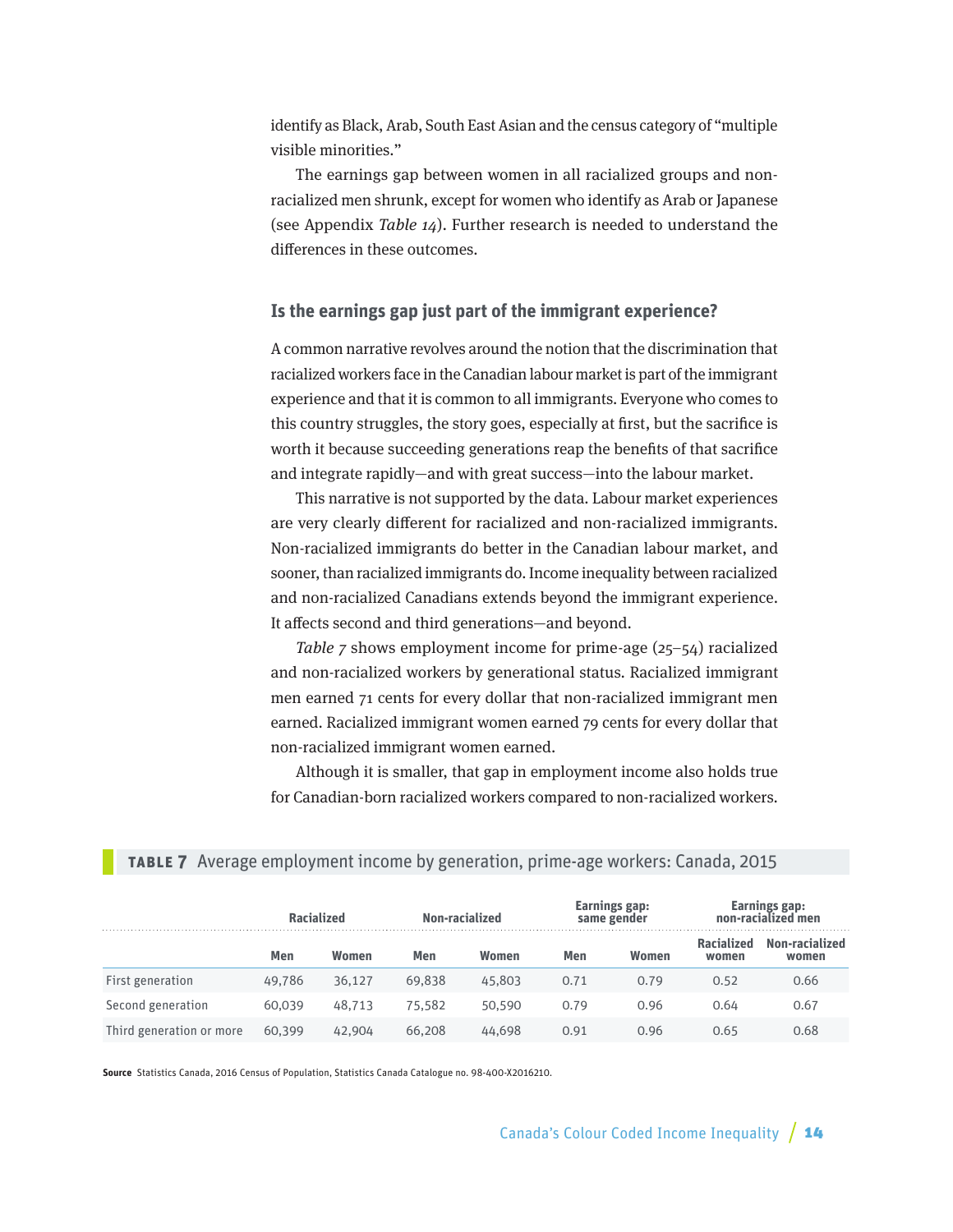Second-generation racialized men earned 79 cents for every dollar that second-generation non-racialized men earned. Second-generation racialized women earned 96 cents for every dollar that second-generation non-racialized women earned. The gap only begins to shrink markedly for those Canadians who Statistics Canada categorizes as third-generation or beyond. However, the number of third-generation racialized immigrant Canadians is relatively small—just under 125,000 people, as compared to more than one million second-generation and five million first-generation immigrants.

For first-generation Canadians, the earnings gap varies substantially by racialized group. The largest earnings gap is observed for immigrants who identified as West Asian (they earned 67 cents for every dollar that non-racialized immigrants earned), while the smallest gap is for those who identified as "multiple visible minorities" (they earned 82 cents for every dollar that non-racialized immigrants earned).

The earnings gap for second-generation racialized Canadians was much more dispersed. The wage gap remained in the double digits for the majority of racialized groups, but it narrowed significantly for those who identify

**Table 8** Average employment income ratios by generation and racialized group,

|                              | <b>First generation</b> | <b>Second generation</b> | Third generation or more |
|------------------------------|-------------------------|--------------------------|--------------------------|
| <b>All racialized groups</b> | 0.74                    | 0.86                     | 0.93                     |
| South Asian                  | 0.76                    | 0.94                     | 0.96                     |
| Chinese                      | 0.81                    | 1.03                     | 1.03                     |
| <b>Black</b>                 | 0.68                    | 0.69                     | 0.74                     |
| Filipino                     | 0.70                    | 0.81                     | 0.77                     |
| Latin American               | 0.71                    | 0.63                     | 0.64                     |
| Arab                         | 0.69                    | 0.85                     | 1.00                     |
| Southeast Asian              | 0.71                    | 0.72                     | 0.80                     |
| <b>West Asian</b>            | 0.67                    | 0.70                     | 0.77                     |
| Korean                       | 0.68                    | 1.01                     | 1.53                     |
| Japanese                     | 0.72                    | 1.00                     | 1.24                     |
| Visible minority, n.i.e.     | 0.76                    | 0.80                     | 0.79                     |
| Multiple visible minorities  | 0.82                    | 0.79                     | 0.89                     |
| Non-racialized               | 1.00                    | 1.00                     | 1.00                     |

prime-age workers: Canada, 2015

**Source** Statistics Canada, 2016 Census of Population, Statistics Canada Catalogue no. 98-400-X2016210 and authors' calculations.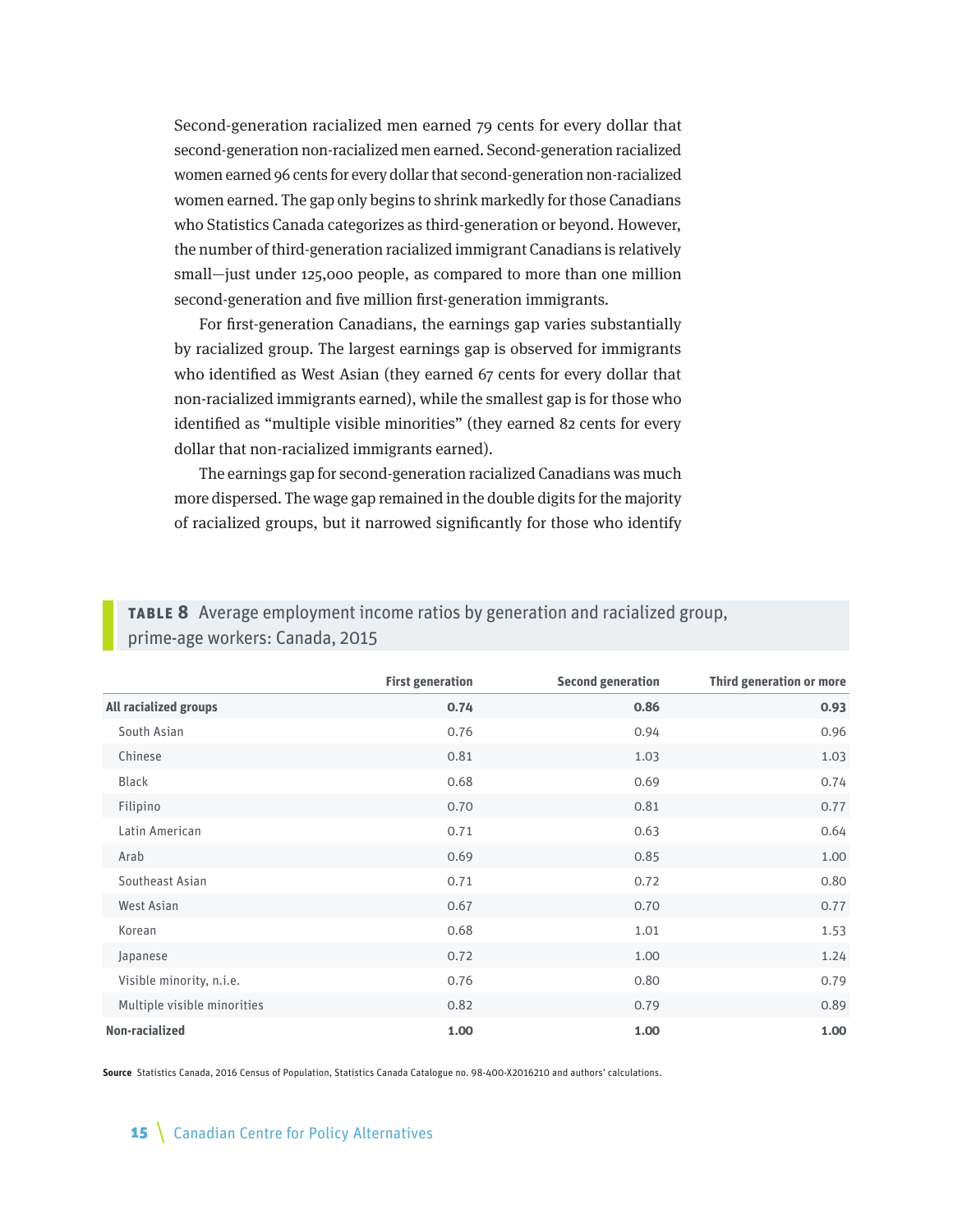<span id="page-15-0"></span>as South Asian. Second-generation Canadians who identified as Chinese, Korean or Japanese earned about the same as non-racialized Canadians.

There is a lot of variability in income levels by racialized group between first generations and third-and-beyond generations. Two groups, those who identified as Korean or Japanese, had average earnings that were 53% and 24% higher, respectively, than the earnings of non-racialized Canadians. What stands out is that those who identified as Black, Latin American or Filipino consistently had a large earnings gap despite the length of time their families had been in Canada.

The variations in labour market outcomes by racialized group suggest that different groups in the labour market face significantly different barriers. These barriers need to be explored and better understood, and policy responses need to be tailored to them if they are to be effective.

## **The racialized gap in income from wealth**

The accumulation of wealth provides financial security. It provides peace of mind. It gives people the freedom to make choices such as leaving a job or pursuing further education. It provides a source of income in times of need, such as illness or job loss. It makes borrowing money easier—and cheaper—because it provides access to lower-interest lines of credit or serves as collateral for other loans. Wealth enables people to support family members in times of need. When wealth is held as housing, it provides both shelter and a form of savings. Wealth is also a crucial component of retirement security, whether it takes the form of employer-sponsored pension plans or other forms of savings. As a source of future income, wealth plays an important role in economic security and quality of life. Wealth also makes riskier investments possible, opening the door to greater wealth accumulation.

Wealth inequality is therefore a core aspect of economic inequality. While employment income analyses show labour market inequality at a given time, wealth captures access to and accumulation of resources over time, providing an insight into both short-term and long-term impacts of policies that have marginalized, and continue to marginalize, some population groups.

Data on net wealth by racialized group is available in the United States. It reveals a substantial wealth gap between racialized and non-racialized Americans—considerably wider than the income gap.<sup>8</sup> Unfortunately, data on net wealth is not available by racialized group in Canada. Although Statistics Canada's Survey of Financial Security collects information on the value of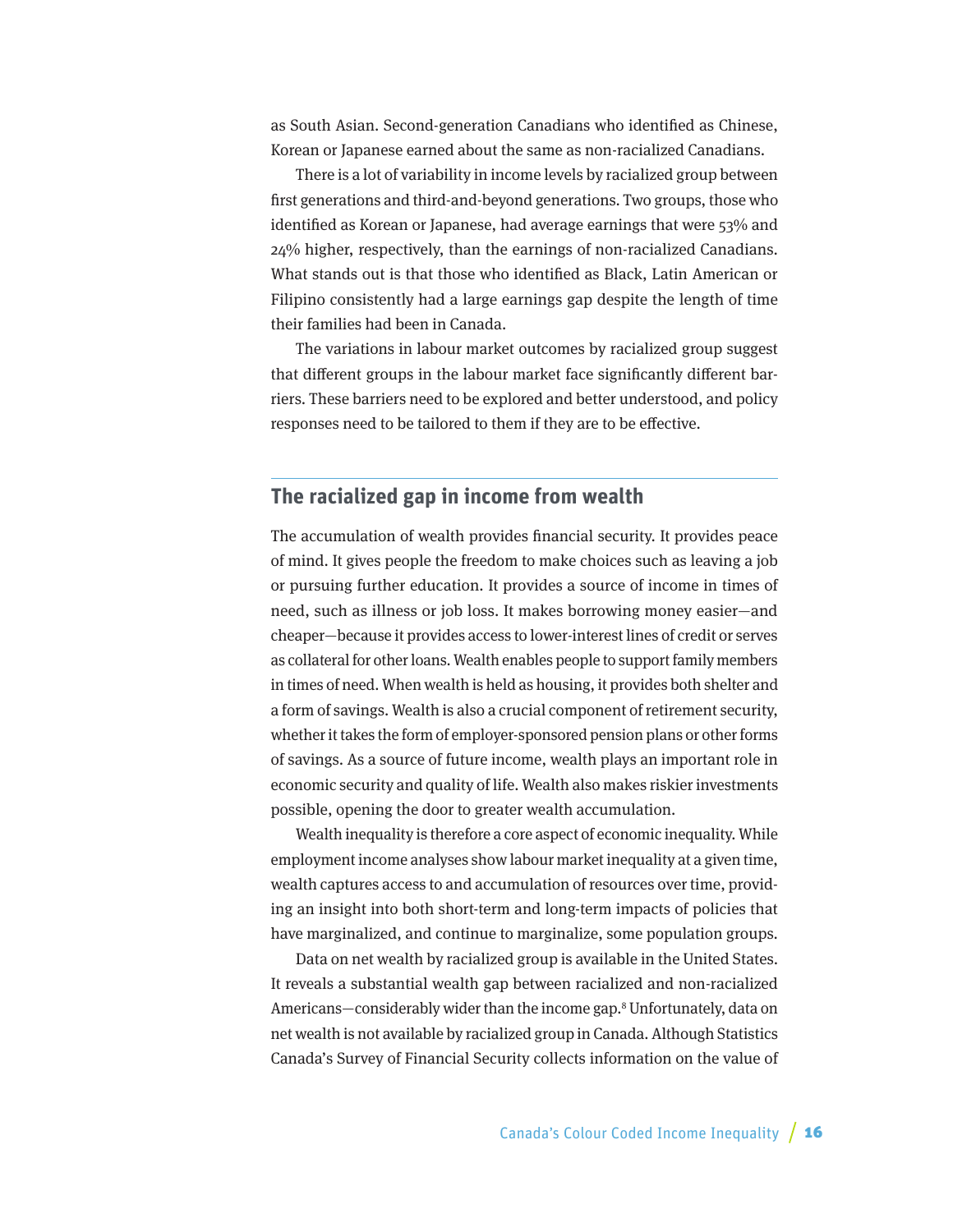all major financial and non-financial assets and on the money owing on mortgages, vehicles, credit cards, student loans and other debts, this data is not broken down by racialized group.9 This thwarts both analyses of racial wealth inequality and the development of policies that would address it.

For now, the closest we can get to exploring racial wealth inequality in Canada is through the 2016 census, which provides information by racialized group about income from sources that are linked to net wealth, namely, capital gains and investment income. Of course, one year of data on income from assets is not an accurate measure of wealth. Some individuals with greater assets might not take any income from those assets in any given year; individuals with more wealth might also have lower income from their assets than those with less wealth in any given year, for a number of reasons.

In the absence of data on assets and debt, we examined the trends in income from wealth by racialized group, as they provide us a glimpse of wealth inequality.

#### **Distribution of capital gains and investment income**

Capital gains and losses result from the sale of assets such as real estate or publicly traded shares. The census data on capital gains measure the proceeds from the sale of the asset minus a measure of the cost to purchase it and expenses associated with the sale. Non-taxable capital gains or losses on the sale of a principal residence are excluded from these data.<sup>10</sup> As a result, sales of the primary asset for most Canadians—their home—is excluded from this analysis.

The data on investment income include: interest payments on various forms of investments; dividends from both Canadian and foreign stocks; net rental income from real estate; mortgage and loan interest received; regular income from an estate or trust fund; interest from insurance policies; and net partnership income for a limited or non-active partner.<sup>11</sup>

Census data show that a small share of Canadians reported capital gains or losses in 2015. The racialized gap is clear: 8.3% of the racialized population over the age of 15 reported capital gains, compared to 11.9% of the non-racialized population. The average amount of capital gains of non-racialized Canadians (\$13,974) was 29% higher than the average capital gains of racialized Canadians (\$10,828).

As would be expected, a larger share of Canadians had income from investments in 2015. Once again, the racialized gap is clear: 25.1% of the racialized population over the age of 15 reported investment income, compared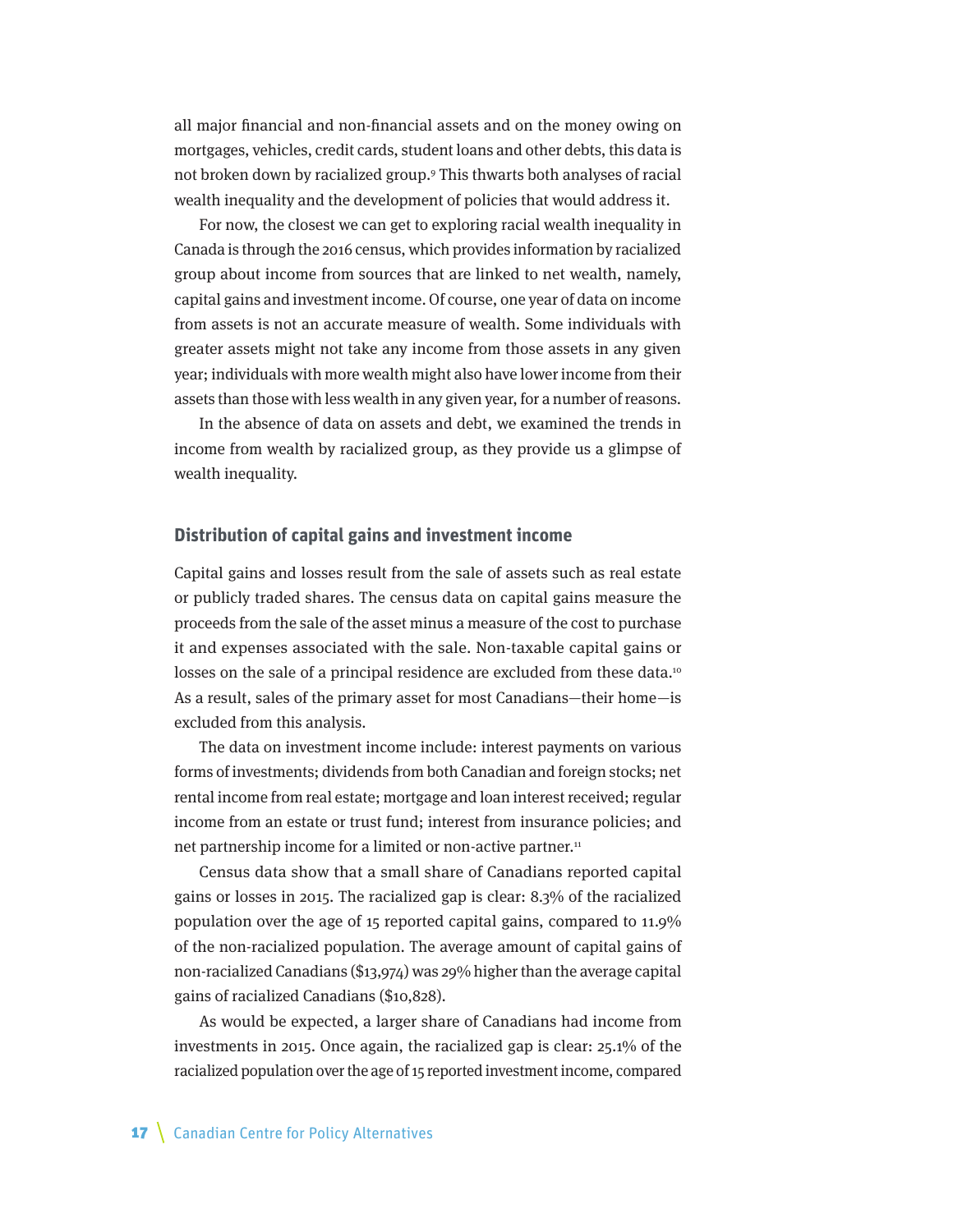#### <span id="page-17-0"></span>**Table 9** Income from capital: Canada, 2015

|                    |                   | Capital gains  | <b>Investment income</b> |                |  |
|--------------------|-------------------|----------------|--------------------------|----------------|--|
|                    | <b>Racialized</b> | Non-racialized | <b>Racialized</b>        | Non-racialized |  |
| Per cent reporting | 8.3%              | 11.9%          | 25.1%                    | 30.8%          |  |
| Average            | 10.828            | 13.974         | 7.774                    | 11,428         |  |

**Source** Statistics Canada. 2016 Census Public Use Microdata File, calculations by the authors

to 30.8% of the non-racialized population. The average investment income for the non-racialized population (\$11,428) was 47% higher than the average for the racialized population (\$7,774).

## **Racialized inequality and poverty**

The distribution of individuals by economic family income<sup>12</sup> is a useful measure of economic inequality. Notwithstanding the important feminist critique of the common assumption that income and wealth are equally shared within families, $13$  this distribution allows us to compare population groups with distinct histories and discuss their statuses within the national economic context.

Census data provides the distribution of racialized and non-racialized individuals by after-tax-adjusted family income deciles. This measure takes into account family size and all transfers and taxes. It is a measure of income that includes all measures in the tax and transfer system that reduce inequality. Even after taking these measures into account, Canada's racialized inequality remains evident.

The data show that 60% of racialized Canadians are in the bottom half of the distribution of economic family incomes, compared to 47% non-racialized families. The data show that all racialized groups are overrepresented in the bottom half of the income distribution, except for those who identify as Filipino or Japanese. The racialized groups most overrepresented in the bottom half are Arab, West Asian, Korean and Black.

This is not only a first-generation phenomenon. For the second generation, 57% of racialized individuals are in the bottom half of the income distribution as compared to 42% of non-racialized individuals. For those who have been in Canada for three generations or longer, the overall share of the racialized population in the bottom half of the income distribution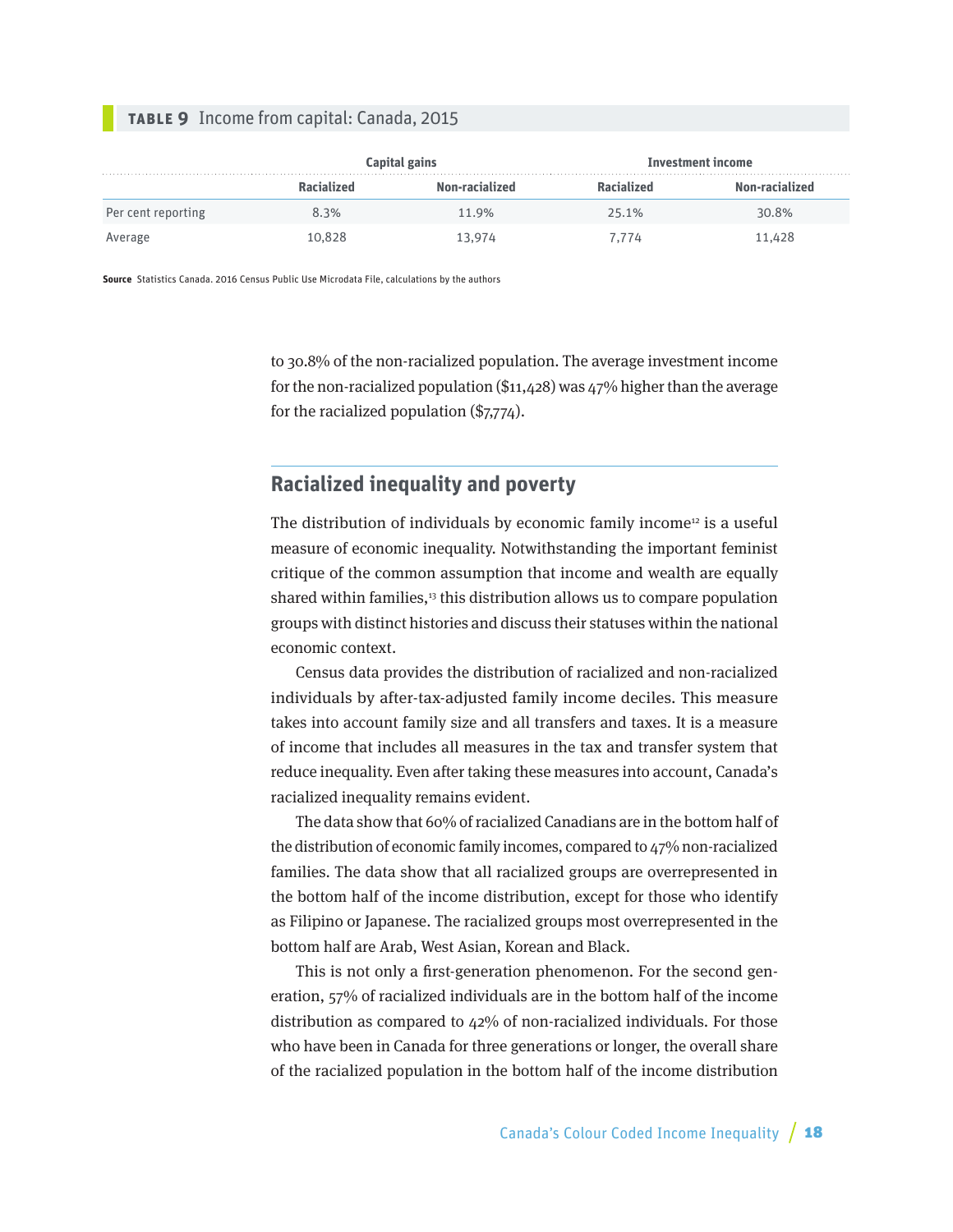## **Table 10** Distribution of population by racialized group by economic family income deciles: Canada, 2015

|                    | Non-<br>racialized | All<br>racialized<br>groups | South<br>Asian | <b>Chinese</b> | <b>Black</b> | <b>Filipino</b> | Latin<br>American | Arab | <b>Southeast</b><br>Asian | West<br>Asian | Korean | Japanese | <b>Visible</b><br>minority,<br>n.i.e. | <b>Multiple</b><br>visible<br>minorities |
|--------------------|--------------------|-----------------------------|----------------|----------------|--------------|-----------------|-------------------|------|---------------------------|---------------|--------|----------|---------------------------------------|------------------------------------------|
| <b>Bottom half</b> | 47%                | 60%                         | 57%            | 56%            | 67%          | 50%             | 64%               | 75%  | 60%                       | 72%           | 68%    | 46%      | 55%                                   | 52%                                      |
| Bottom decile      | 9%                 | 15%                         | 11%            | 18%            | 17%          | 6%              | 15%               | 26%  | 12%                       | 25%           | 25%    | 11%      | 13%                                   | 12%                                      |
| Second decile      | 9%                 | 12%                         | 12%            | 12%            | 15%          | 9%              | 13%               | 17%  | 13%                       | 17%           | 15%    | 7%       | 12%                                   | 10%                                      |
| Third decile       | 10%                | 12%                         | 12%            | 10%            | 14%          | 11%             | 13%               | 14%  | 12%                       | 13%           | 12%    | 9%       | 10%                                   | 10%                                      |
| Fourth decile      | 10%                | 11%                         | 12%            | 8%             | 12%          | 12%             | 12%               | 10%  | 11%                       | 10%           | 9%     | 9%       | 11%                                   | 10%                                      |
| Fifth decile       | 10%                | 10%                         | 11%            | 8%             | 10%          | 13%             | 11%               | 8%   | 11%                       | 7%            | 8%     | 10%      | 10%                                   | 10%                                      |
| <b>Top half</b>    | 53%                | 40%                         | 43%            | 44%            | 33%          | 50%             | 36%               | 25%  | 40%                       | 28%           | 32%    | 54%      | 45%                                   | 48%                                      |
| Sixth decile       | 10%                | 9%                          | 10%            | 8%             | 9%           | 13%             | 10%               | 7%   | 10%                       | 7%            | 7%     | 10%      | 11%                                   | 10%                                      |
| Seventh decile     | 10%                | 9%                          | 9%             | 8%             | 8%           | 12%             | 9%                | 5%   | 9%                        | 6%            | 7%     | 9%       | 10%                                   | 10%                                      |
| Eighth decile      | 11%                | 8%                          | 8%             | 8%             | 7%           | 11%             | 8%                | 5%   | 8%                        | 5%            | 6%     | 10%      | 10%                                   | 10%                                      |
| Ninth decile       | 11%                | 8%                          | 8%             | 10%            | 6%           | 9%              | 6%                | 4%   | 7%                        | 5%            | 6%     | 11%      | 9%                                    | 10%                                      |
| Top decile         | 11%                | 7%                          | 8%             | 10%            | 4%           | 5%              | 4%                | 4%   | 6%                        | 5%            | 6%     | 14%      | 6%                                    | 8%                                       |

**Source** Statistics Canada, 2016 Census of Population, Statistics Canada Catalogue no. 98-400-X2016212.

## **Table 11** Share of population by generation by racialized group in the bottom half of family income distribution: Canada, 2015

|                             | <b>First generation</b> | <b>Second generation</b> | <b>Third generation or more</b> |
|-----------------------------|-------------------------|--------------------------|---------------------------------|
| <b>Racialized</b>           | 62%                     | 57%                      | 47%                             |
| South Asian                 | 58%                     | 55%                      | 33%                             |
| Chinese                     | 61%                     | 44%                      | 28%                             |
| <b>Black</b>                | 67%                     | 67%                      | 66%                             |
| Filipino                    | 52%                     | 47%                      | 37%                             |
| Latin American              | 63%                     | 67%                      | 71%                             |
| Arab                        | 76%                     | 73%                      | 57%                             |
| Southeast Asian             | 61%                     | 58%                      | 50%                             |
| West Asian                  | 71%                     | 74%                      | 66%                             |
| Korean                      | 72%                     | 55%                      | 25%                             |
| Japanese                    | 59%                     | 47%                      | 29%                             |
| Visible minority, n.i.e.    | 56%                     | 53%                      | 58%                             |
| Multiple visible minorities | 56%                     | 51%                      | 44%                             |
| Non-racialized              | 50%                     | 42%                      | 48%                             |

**Source** Statistics Canada, 2016 Census of Population, Statistics Canada Catalogue no. 98-400-X2016212.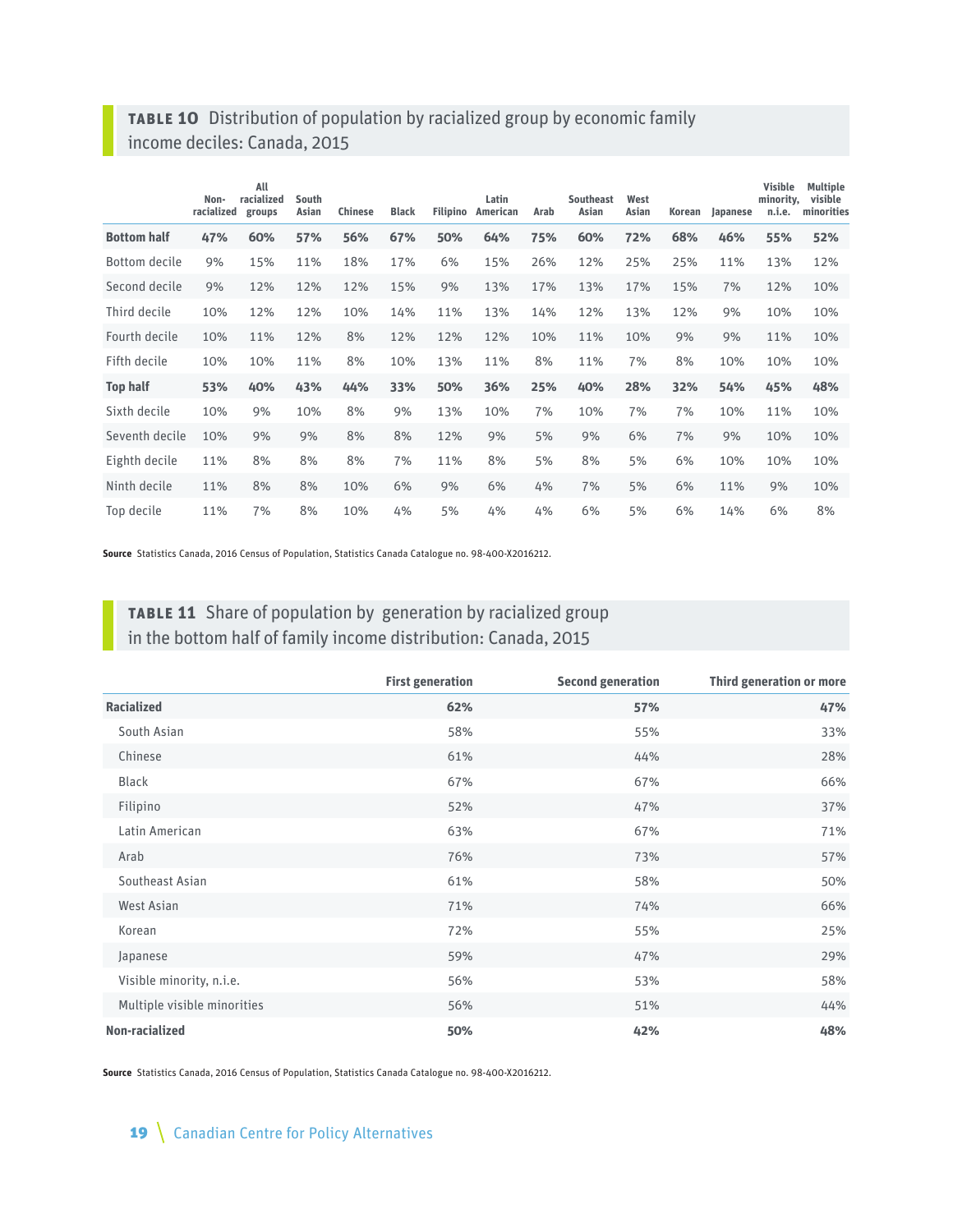is 47%, as compared to 48% of the non-racialized population. However, there remain wide variations among racialized groups, with some of those groups remaining greatly overrepresented in the bottom half of the income distribution. For example, 71% of those who identify as Latin American and 66% of those who identify as Black or West Asian are found in the bottom half of the distribution.

The low-income measure (LIM) is another commonly used measure of inequality, and one that is often used as a proxy for poverty rates. The LIM captures the share of the population living on an income that is less than half of the median income of the total population.

Using this measure, Table 12 shows a much higher prevalence of poverty among racialized communities in Canada. In 2015, 20.8% of racialized Canadians had incomes below the LIM (after tax), compared to 12.2% of non-racialized Canadians. All racialized groups except those who identified as Filipino had higher poverty rates than non-racialized Canadians. Those who identified as Arab, West Asian and Korean had poverty rates above 30%, or nearly three times higher than those of their non-racialized neighbours.<sup>14</sup>

|                             | <b>Total</b> | Men            | Women |
|-----------------------------|--------------|----------------|-------|
| Non-racialized              | 12.2         | 11.4           | 13.1  |
| All racialized groups       | 20.8         | 20.5           | 21    |
| South Asian                 | 16.5         | 16.5           | 16.4  |
| Chinese                     | 23.4         | 23.2           | 23.6  |
| <b>Black</b>                | 23.9         | 22.8           | 24.9  |
| Filipino                    | 7.4          | $\overline{7}$ | 7.7   |
| Latin American              | 19.8         | 18.8           | 20.8  |
| Arab                        | 36.2         | 35.6           | 36.9  |
| Southeast Asian             | 17.6         | 17.4           | 17.7  |
| West Asian                  | 34.7         | 34.3           | 35.1  |
| Korean                      | 32.6         | 32             | 33.1  |
| Japanese                    | 12.9         | 12.2           | 13.4  |
| Visible minority, n.i.e.    | 18.5         | 17.7           | 19.2  |
| Multiple visible minorities | 16.7         | 16.3           | 17.1  |

#### **Table 12** Share of population below LIM-AT by racialized group: Canada, 2015

**Source** Statistics Canada, 2016 Census of Population, Statistics Canada Catalogue no. 98-400-X2016211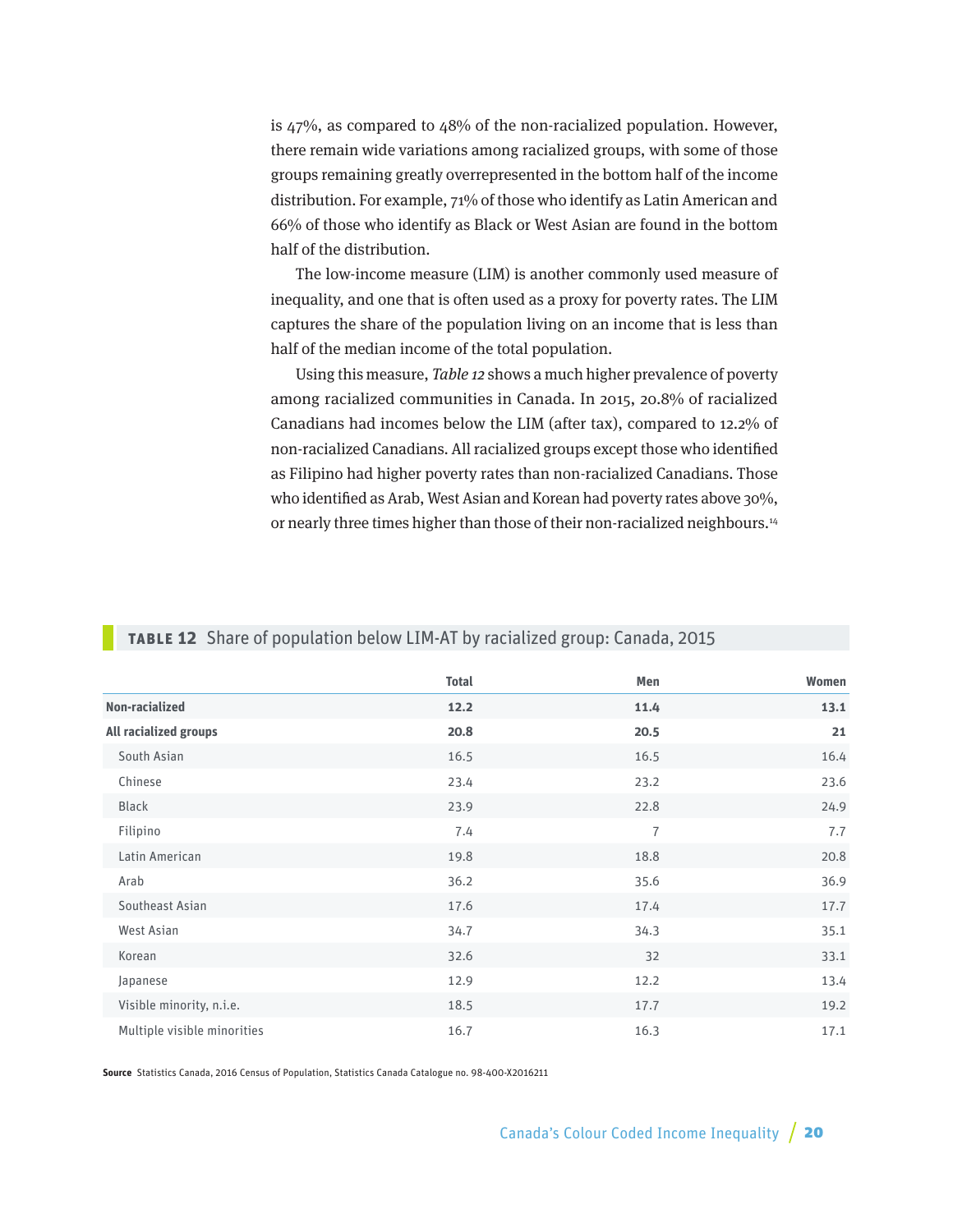## <span id="page-20-0"></span>**Conclusion**

Our analysis demonstrates the persistence of patterns of employment and income inequality along racial and gender lines in the Canadian labour market.

The data also underline the importance of understanding the distinct barriers faced by different racialized groups. There are clear examples in this paper that illustrate these differences. The bottom line is that labour market discrimination has many facets, which need to be better understood so that anti-racism policies become more effective. This requires further research aimed at understanding the different barriers racialized people in Canada face, with a view to designing policy to address them.

This paper also examines gaps in income from wealth between racialized and non-racialized Canadians. Racialized Canadians are less likely than non-racialized Canadians to receive income from capital gains and from investments. And average incomes from these sources for non-racialized Canadians are considerably higher than the average for racialized Canadians.

Economic inequality is not a passing socio-economic phenomenon. Much to the contrary, economic inequality tends to reproduce and entrench itself. The racialized labour market outcomes that this and previous reports have documented are one result of this process. The complete story includes decades and decades of policies that supported some communities while neglecting or marginalizing others.

Analyses that look at wealth data provide insights into the long-term impacts of accumulation and exclusion within societies, but this data is not available in Canada. The little data that is available—annual income from wealth—suggest wealth inequality is as marked as employment income inequality.

The Canadian Centre for Policy Alternatives has long advocated for policies that tackle economic inequality, including progressive taxation, taxation of wealth, and measures to address tax loopholes and tax havens. It has advocated for employment legislation that protect and adequately remunerate workers by raising minimum labour market standards like the minimum wage and addressing precarious employment conditions. It has also advocated for policies that would address systemic racism and sexism, like pay equity and employment equity. All of these policies are required to stop the deepening of economic inequality in Canada.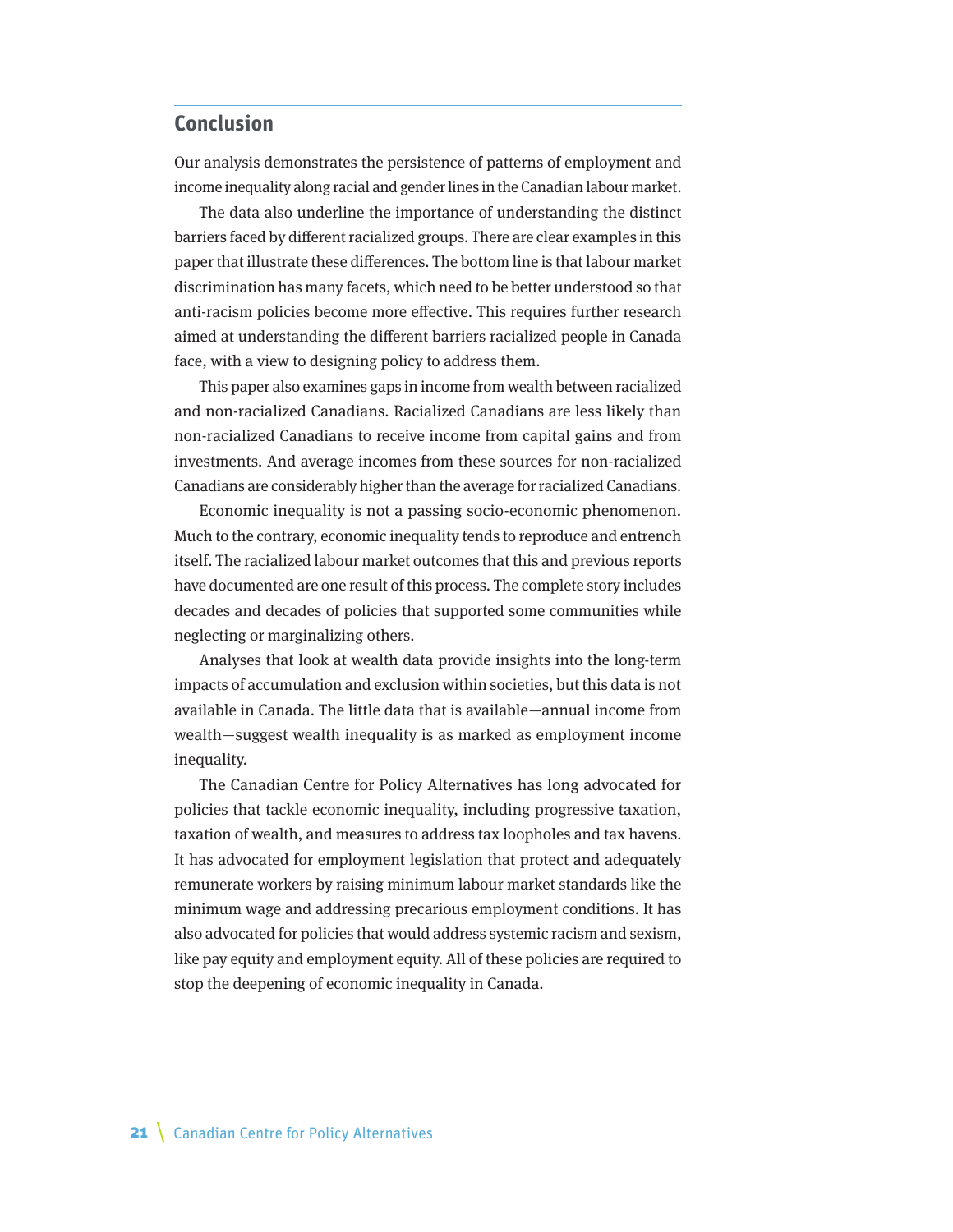# <span id="page-21-0"></span>Appendix

## **Table 13** Employment income by racialized group, full-time, full year: Canada, 2015

|                              |        | Average employment income |      | Earnings gap: same gender | Earnings gap: non-racialized men |  |  |
|------------------------------|--------|---------------------------|------|---------------------------|----------------------------------|--|--|
|                              | Men    | Women                     | Men  | Women                     | Women                            |  |  |
| Non-racialized               | 76,853 | 56,515                    | 1.00 | 1.00                      | 0.74                             |  |  |
| <b>All racialized groups</b> | 62,990 | 51,173                    | 0.82 | 0.91                      | 0.67                             |  |  |
| South Asian                  | 66,643 | 51,839                    | 0.87 | 0.92                      | 0.67                             |  |  |
| Chinese                      | 70,810 | 58,984                    | 0.92 | 1.04                      | 0.77                             |  |  |
| <b>Black</b>                 | 54,464 | 49,631                    | 0.71 | 0.88                      | 0.65                             |  |  |
| Filipino                     | 54,251 | 44,915                    | 0.71 | 0.79                      | 0.58                             |  |  |
| Latin American               | 57,442 | 44,898                    | 0.75 | 0.79                      | 0.58                             |  |  |
| Arab                         | 63,062 | 49,272                    | 0.82 | 0.87                      | 0.64                             |  |  |
| Southeast Asian              | 55,887 | 44,621                    | 0.73 | 0.79                      | 0.58                             |  |  |
| West Asian                   | 59,500 | 49,456                    | 0.77 | 0.88                      | 0.64                             |  |  |
| Korean                       | 59,130 | 48,297                    | 0.77 | 0.85                      | 0.63                             |  |  |
| Japanese                     | 86,789 | 61,241                    | 1.13 | 1.08                      | 0.80                             |  |  |
| Visible minority, n.i.e.     | 60,253 | 51,643                    | 0.78 | 0.91                      | 0.67                             |  |  |
| Multiple visible minorities  | 65,157 | 53,403                    | 0.85 | 0.94                      | 0.69                             |  |  |

**Source** Statistics Canada, 2016 Census of Population, Statistics Canada Catalogue no. 98-400-X2016356.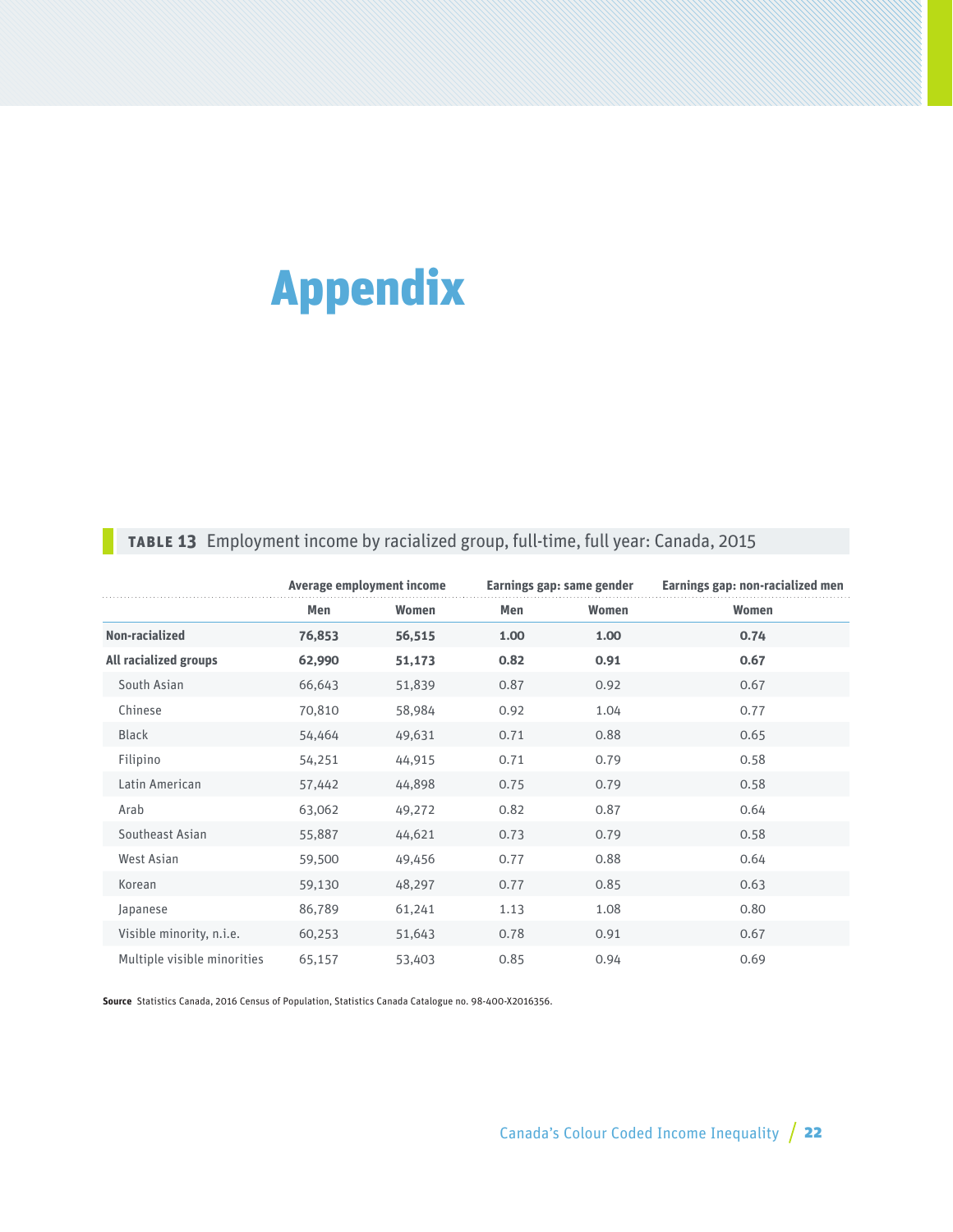## **Table 14** Average employment earnings by racialized group, constant 2015 dollars: Canada, 2005 and 2015

|                             |              | <b>Earnings gap:</b><br>same gender |              |        |              |      |       | <b>Earnings gap:</b><br>women to non-<br>racialized men |      |      |
|-----------------------------|--------------|-------------------------------------|--------------|--------|--------------|------|-------|---------------------------------------------------------|------|------|
|                             | 2005         |                                     | 2015         |        | 2005         |      | 2015  |                                                         | 2005 | 2015 |
|                             | <b>Women</b> | Men                                 | <b>Women</b> | Men    | <b>Women</b> | Men  | Women | Men                                                     |      |      |
| <b>Total racialized</b>     | 29,821       | 41,800                              | 33,304       | 44,423 | 0.88         | 0.78 | 0.87  | 0.78                                                    | 0.56 | 0.59 |
| South Asian                 | 28,512       | 43,675                              | 32,336       | 46,974 | 0.84         | 0.81 | 0.85  | 0.83                                                    | 0.53 | 0.57 |
| Chinese                     | 32,696       | 45,251                              | 37,785       | 49,470 | 0.97         | 0.84 | 0.99  | 0.87                                                    | 0.61 | 0.66 |
| <b>Black</b>                | 29,753       | 36,679                              | 31,900       | 37,817 | 0.88         | 0.68 | 0.83  | 0.66                                                    | 0.55 | 0.56 |
| Filipino                    | 31,809       | 39,033                              | 34,065       | 41,563 | 0.94         | 0.73 | 0.89  | 0.73                                                    | 0.59 | 0.60 |
| Latin American              | 24,612       | 36,900                              | 30,044       | 42,651 | 0.73         | 0.69 | 0.79  | 0.75                                                    | 0.46 | 0.53 |
| Arab                        | 27,564       | 40,471                              | 28,548       | 42,154 | 0.82         | 0.75 | 0.75  | 0.74                                                    | 0.51 | 0.50 |
| Southeast Asian             | 25,881       | 40,430                              | 31,537       | 41,656 | 0.77         | 0.75 | 0.82  | 0.73                                                    | 0.48 | 0.55 |
| West Asian                  | 25,124       | 35,700                              | 28,982       | 40,405 | 0.74         | 0.67 | 0.76  | 0.71                                                    | 0.47 | 0.51 |
| Korean                      | 24,953       | 35,993                              | 29,765       | 41,229 | 0.74         | 0.67 | 0.78  | 0.72                                                    | 0.47 | 0.52 |
| Japanese                    | 37,018       | 64,413                              | 37,196       | 59,824 | 1.09         | 1.20 | 0.97  | 1.05                                                    | 0.69 | 0.65 |
| Visible minority, n.i.e.    | 30,689       | 41,901                              | 35,294       | 44,583 | 0.91         | 0.78 | 0.92  | 0.78                                                    | 0.57 | 0.62 |
| Multiple visible minorities | 32,275       | 44,916                              | 34,044       | 44,582 | 0.95         | 0.84 | 0.89  | 0.78                                                    | 0.60 | 0.60 |
| Non-racialized              | 33,820       | 53,630                              | 38,247       | 56,920 | 1.00         | 1.00 | 1.00  | 1.00                                                    | 0.63 | 0.67 |

**Sources** 2016 census Catalogue number 98-400-X2016213 and 2006 Census Catalogue Number 97-563-X2006060 , and authors' calculations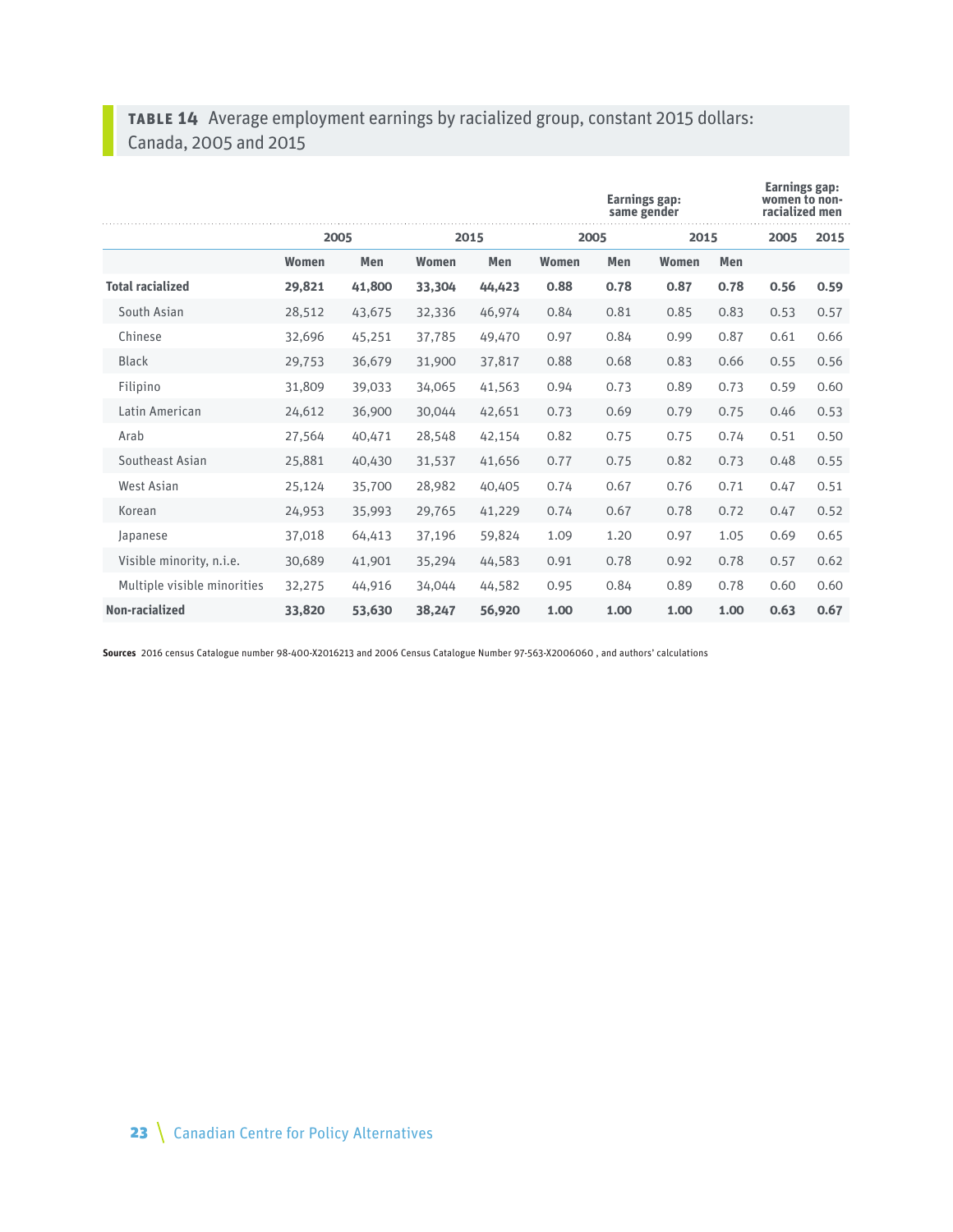## <span id="page-23-0"></span>Notes

**1** See Block S. and Galabuzi G.E. (2011) Canada's Colour Coded Labour Market. Canadian Centre for Policy Alternatives. See also Block S. (2010) Ontario's Growing Gap: The Role of Race and Gender in Ontario's Racialized Income Gap. Canadian Centre for Policy Alternatives.

**2** Block S. and Galabuzi G.E. (2018) Persistent Inequality: Ontario's Colour-coded Labour Market. Canadian Centre for Policy Alternatives.

**3** Non-racialized men accounted for 41% of total employment; 71% of employment in mining, quarrying and gas extraction; 85% of employment in forestry and logging; and 56% of employment in manufacturing.

**4** Léonard, A. (2015) Employment Trends, Seasonality and Cycles in Canada (Background Paper). Publication No. 2015-14-E. Library of Parliament.

**5** Statistics Canada (2017) Labour in Canada: Key Results from the 2016 Census. https://www150. statcan.gc.ca/n1/daily-quotidien/171129/dq171129b-eng.htm. Household incomes in Canada: Key Results from the 2016 Census. https://www150.statcan.gc.ca/n1/daily-quotidien/170913/ dq170913a-eng.pdf

**6** The census collects data on labour market experience in 2016 and incomes for 2015. The definition of employment income is "all income received as wages, salaries and commissions from paid employment and net self-employment income from farm or non-farm unincorporated business and/or professional practice during the reference period."

**7** Full-time, full-year refers to individuals who worked more than 30 hours per week for 49 weeks or more.

**8** Sullivan, L. et al. (2016) The Racial Wealth Gap: Why Policy Matters. Demos and IASP.

**9** Statistics Canada (2016) Survey of Financial Security Detailed Information for 2016. http:// www23.statcan.gc.ca/imdb/p2SV.pl?Function=getSurvey&SDDS=2620#a1

**10** Statistics Canada (2016) Census of Population Data Dictionary. https://www12.statcan.gc.ca/ census-recensement/2016/ref/dict/az1-eng.cfm#I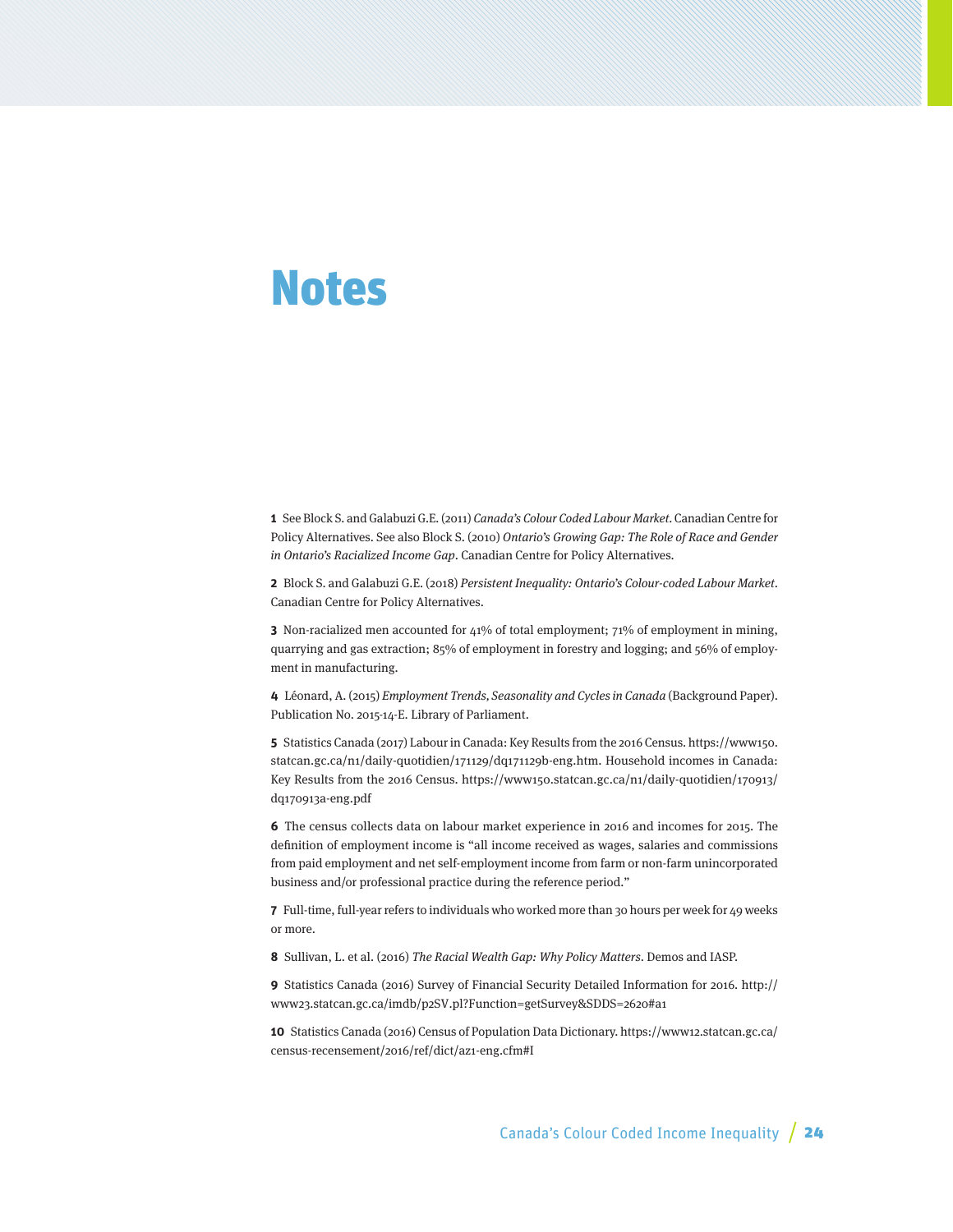#### **11** Ibid.

**12** Statistics Canada defines economic family as a group of two or more persons who live in the same dwelling and are related to each other by blood, marriage, common-law union, adoption or a foster relationship.

**13** For a recent analysis that shifts the focus from inequality between households to distribution within couples, see Grabka, M.M., Marcus, J. and Sierminska, E. "Wealth distribution within couples." Review of Economics of the Household (2015) 13: 459.

**14** In 2018, the Government of Canada adopted the market basket measure (MBM) as the country's official poverty line. The Canadian Income Survey (CSI), the main data source for the MBM, does not include data on racialized groups. As a result, official poverty reduction reports don't include rates for racialized groups for the time being. An ongoing review of the MBM is intended to address this and other important limitations.